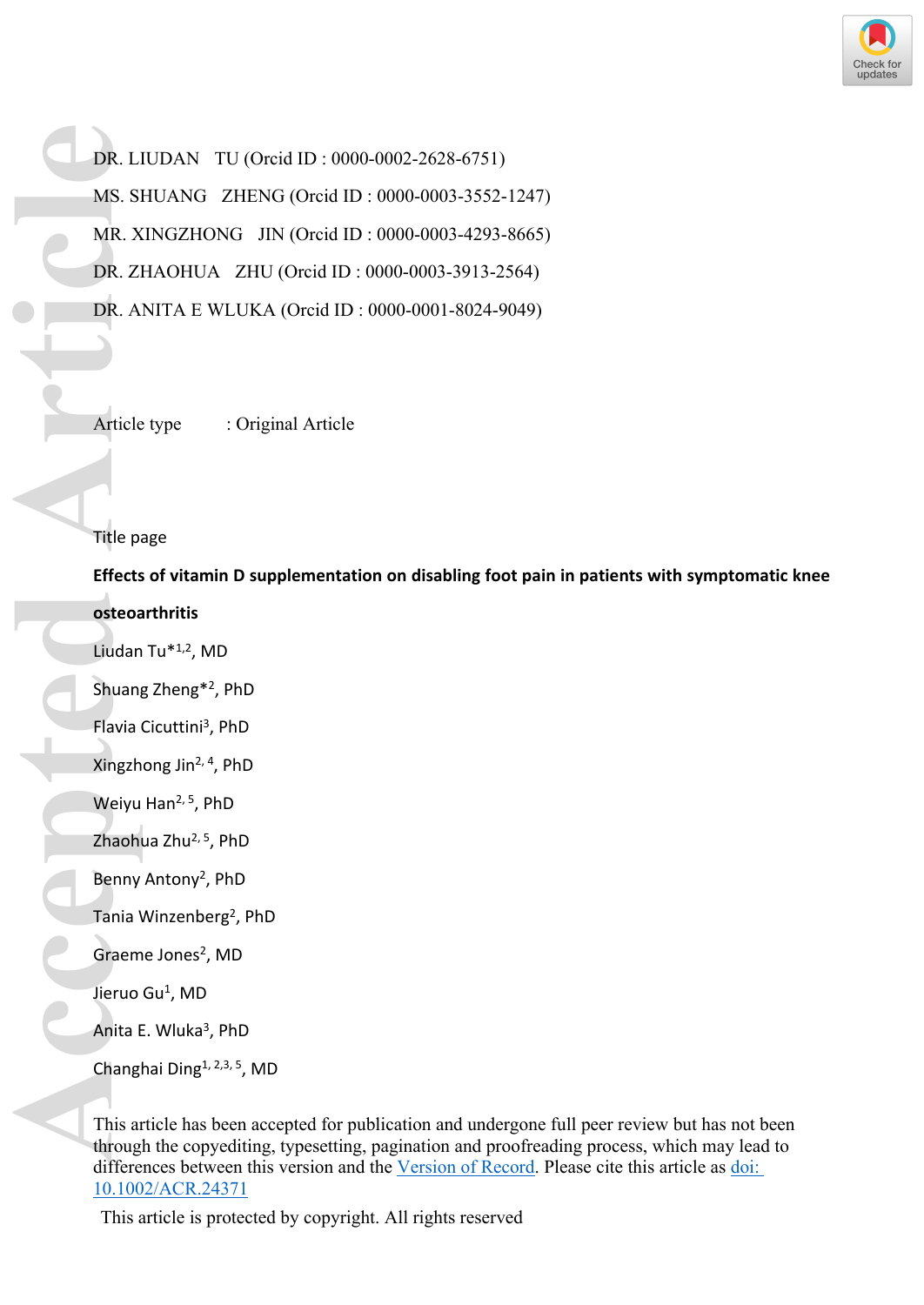\*Dr Liudan Tu and Dr Shuang Zheng contributed equally to this paper

<sup>1</sup> Department of Rheumatology, the third Affiliated Hospital of SUN YAT-SEN University, Guangzhou, China; <sup>2</sup> Menzies Institute for Medical Research, University of Tasmania, Hobart, Tasmania, Australia; <sup>3</sup> Department of Epidemiology and Preventive Medicine, Monash University, Victoria, Australia; <sup>4</sup> The Boden Institute of Obesity, Nutrition, Exercise and Eating Disorders, the University of Sydney, Australia; <sup>5</sup> Clinical Research Centre, Zhujiang Hospital, Southern Medical University, Guangzhou, Guangdong, China; <sup>6</sup> Faculty of Health, University of Tasmania, Hobart, Tasmania, Australia. **Acceptual Strategy Control**<br> **Accept Article**<br> **Accept Article**<br> **Accept Article**<br> **Accept Article**<br> **Accept Article**<br> **Accept Article**<br> **Accept Article**<br> **Accept Article**<br> **Accept Article**<br> **Accept Article**<br> **Accept Arti** 

Correspondence to Changhai Ding; Clinical Research Centre, Zhujiang Hospital, Southern Medical University, Guangzhou, Guangdong, China. Email address: [Changhai.Ding@utas.edu.au](mailto:Changhai.Ding@utas.edu.au)

**Keywords:** osteoarthritis foot pain vitamin D

## **Funding**

This study was funded by the Australian National Health and Medical Research Council Grant (Project Code 605501).

#### **Competing interests**

Dr Jones reports being the recipient of a National Health and Medical Research Council (NHMRC) Practitioner Fellowship. Drs Wluka and Winzenberg report being recipients of NHMRC Career Development Fellowship. Dr Ding reports being the recipient of an Australian Research Council Future Fellowship. No other disclosures were reported.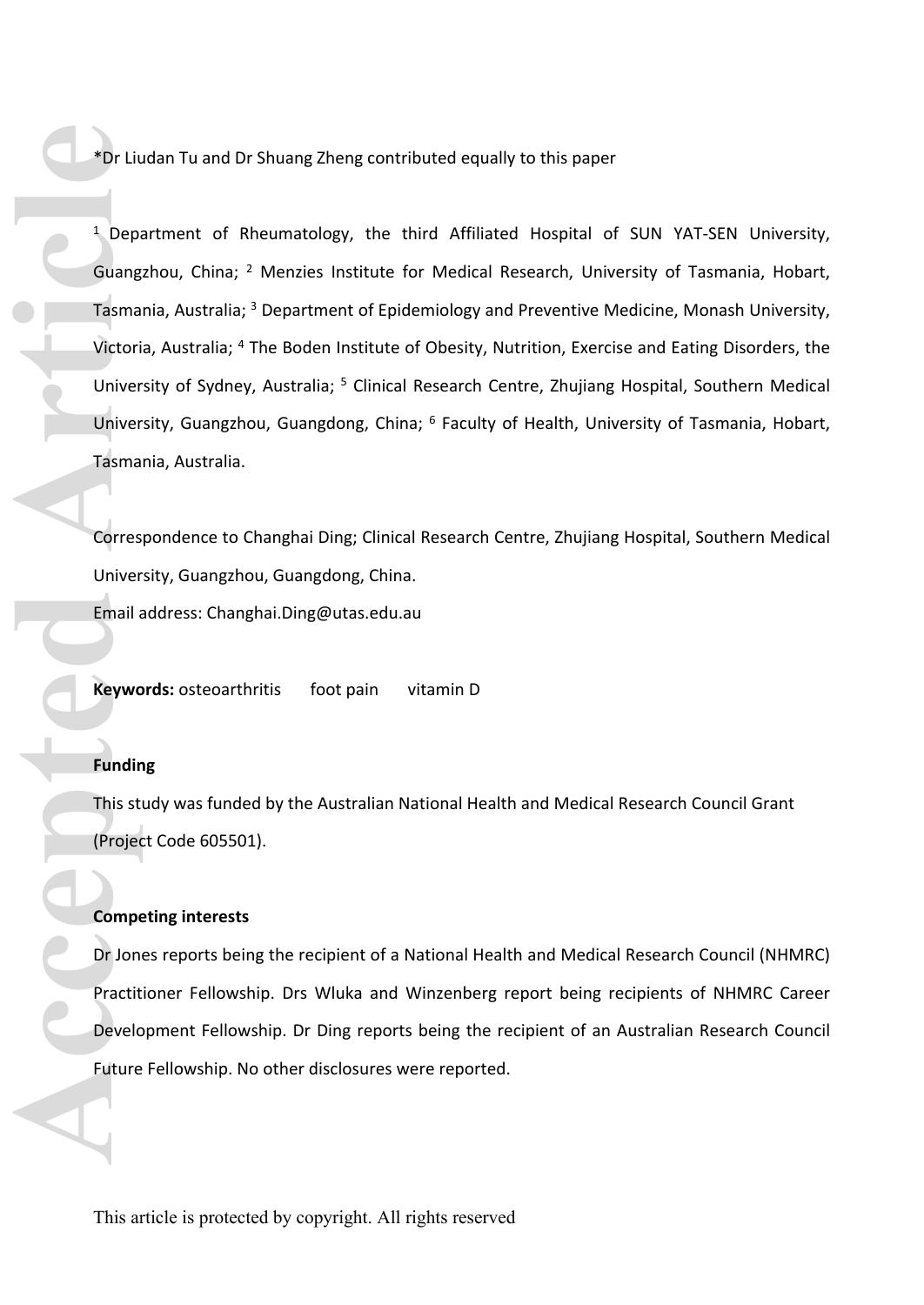## **Abstract**

**Objectives:** This study aims to determine whether vitamin D supplementation or maintaining sufficient vitamin D level reduces foot pain over two years in patients with symptomatic knee OA.

**Methods:** A post hoc study was conducted from a randomized double-blind placebo-controlled trial named the VItamin D Effect on Osteoarthritis (VIDEO) study. Symptomatic knee OA patients with serum 25-hydroxyvitamin D levels between 12.5 nmol/L to 60 nmol/L were included and randomly allocated to either monthly vitamin D3 or placebo treatment (1:1) for 2 years. Manchester Foot Pain and Disability Index (MFPDI) was used to evaluate foot pain and Disabling foot pain was defined as at least one of the 10 functional limitation items (items 1-9,11) being documented as on 'most/every day(s)' in the last month. A repeated-measure mixed effect model was used to analyze the change of MFPDI scores between groups adjusting for potential confounders. **Cace Sufficie**<br> **Accepted Article**<br> **Accepted Article**<br> **Accepted Article**<br> **Accepted Article**<br> **Accepted Article**<br> **Accepted Article**<br> **Accepted Article**<br> **Accepted Article**<br> **Accepted Article**<br> **Accepted Article**<br> **Acce** 

**Results:** A total of 413 patients with a mean age of 63.2 years (49.7% males) were enrolled and 340 completed the study. The mean MFPDI score was 22.8±7.3, with 23.7% participants having disabling foot pain at baseline. There were significant differences in MFPDI scores change between groups over 2 years, with more improvements in vitamin D group than in placebo group (-0.03 vs. 1.30, P=0.013) and more improvement in those maintaining sufficient vitamin D levels (n=226) than those who did not (n=114) (-0.09 vs. 2.19, P=0.001).

**Conclusion:** Vitamin D supplementation and maintenance of sufficient vitamin D levels may improve foot pain in those with knee OA.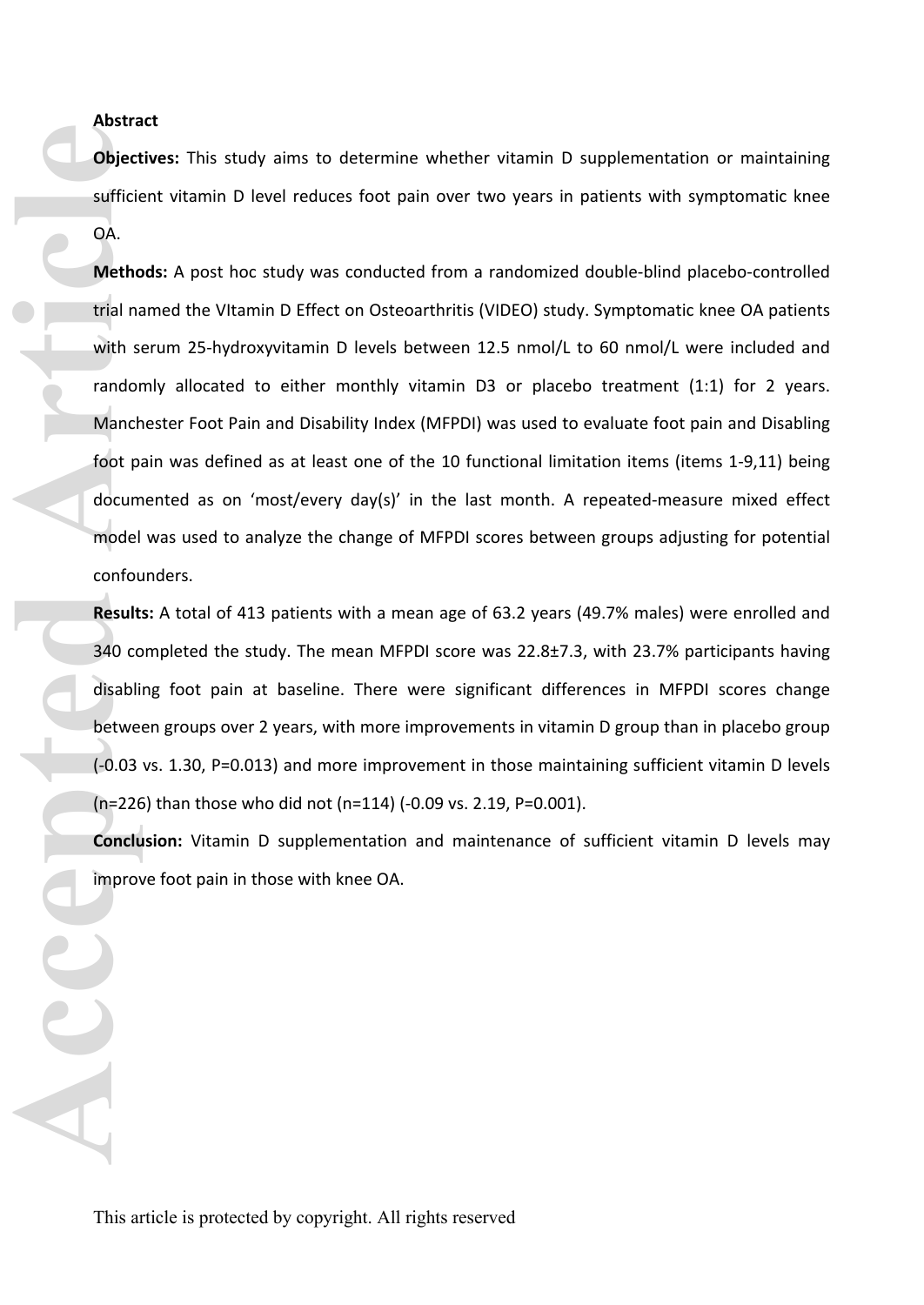Accepted Article

# **Significance and Innovations:**

- 1. Foot pain is common in symptomatic OA patients and vitamin D deficiency is related to chronic pain.
- 2. This study indicates vitamin D supplementation may be beneficial for foot pain in OA patients.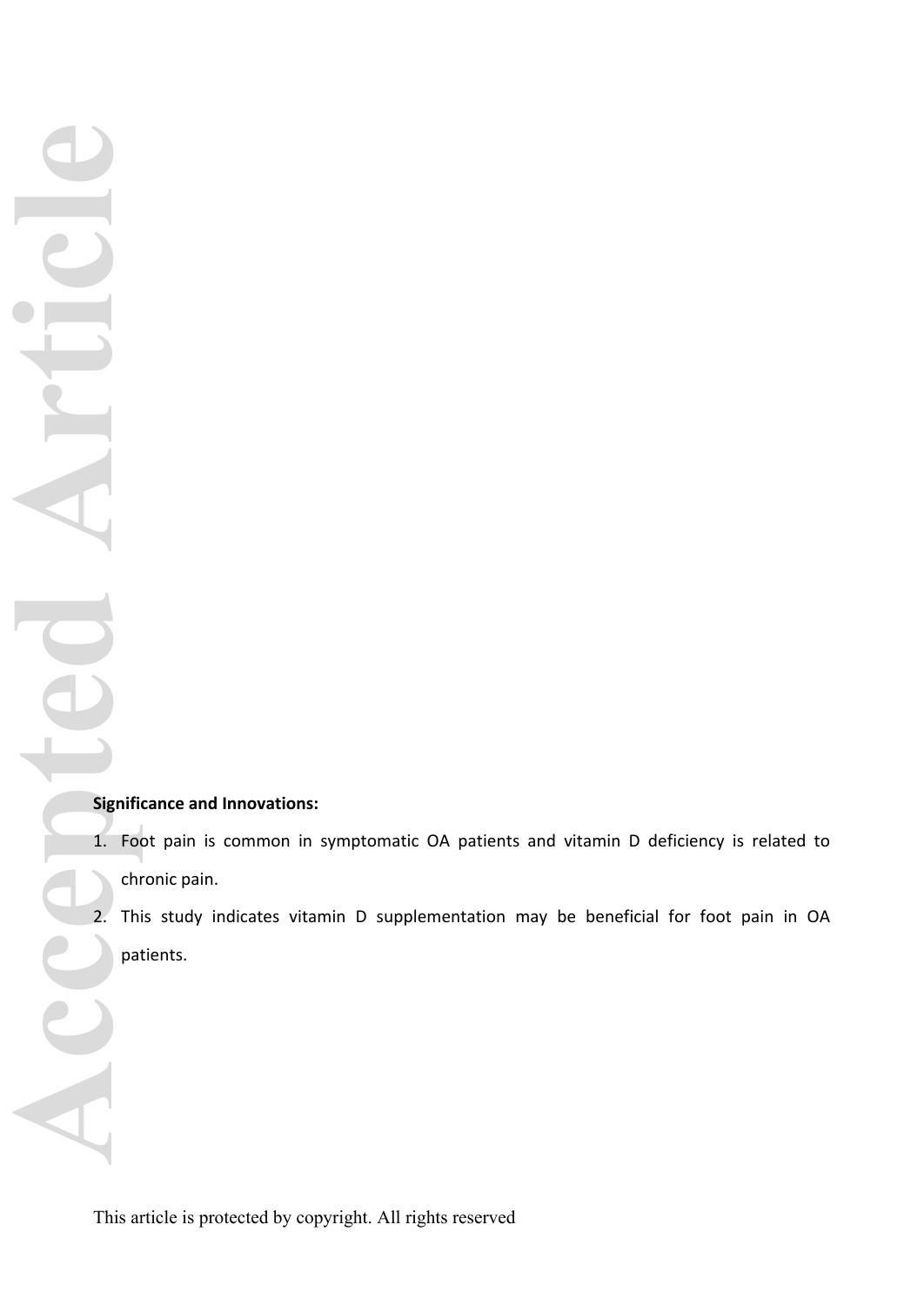**Accepted** Articles Changed Articles

## **Introduction**

Osteoarthritis (OA) is a chronic disease worldwide characterized by joint pain and deformity. In those over 60 years old, the global prevalence of OA is approximately 10% in men and 20% in women; the financial burden is estimated as high as 1.0%-2.5% of the GDP in Western countries(1). Foot pain, a common musculoskeletal pain, often defined as pain in the foot and/or ankle(2), affects nearly one in five older people in the community(3-7) and has a detrimental impact on health-related quality of life. Foot pain often coexists with knee pain, and concurrent foot pain leads to impairing physical activity, lower quality of life and increased levels of depression in knee OA patients when compared with the general population(4, 5). In addition, in a survey of 8990 older people, most people with knee pain had multiple joint site pain, and the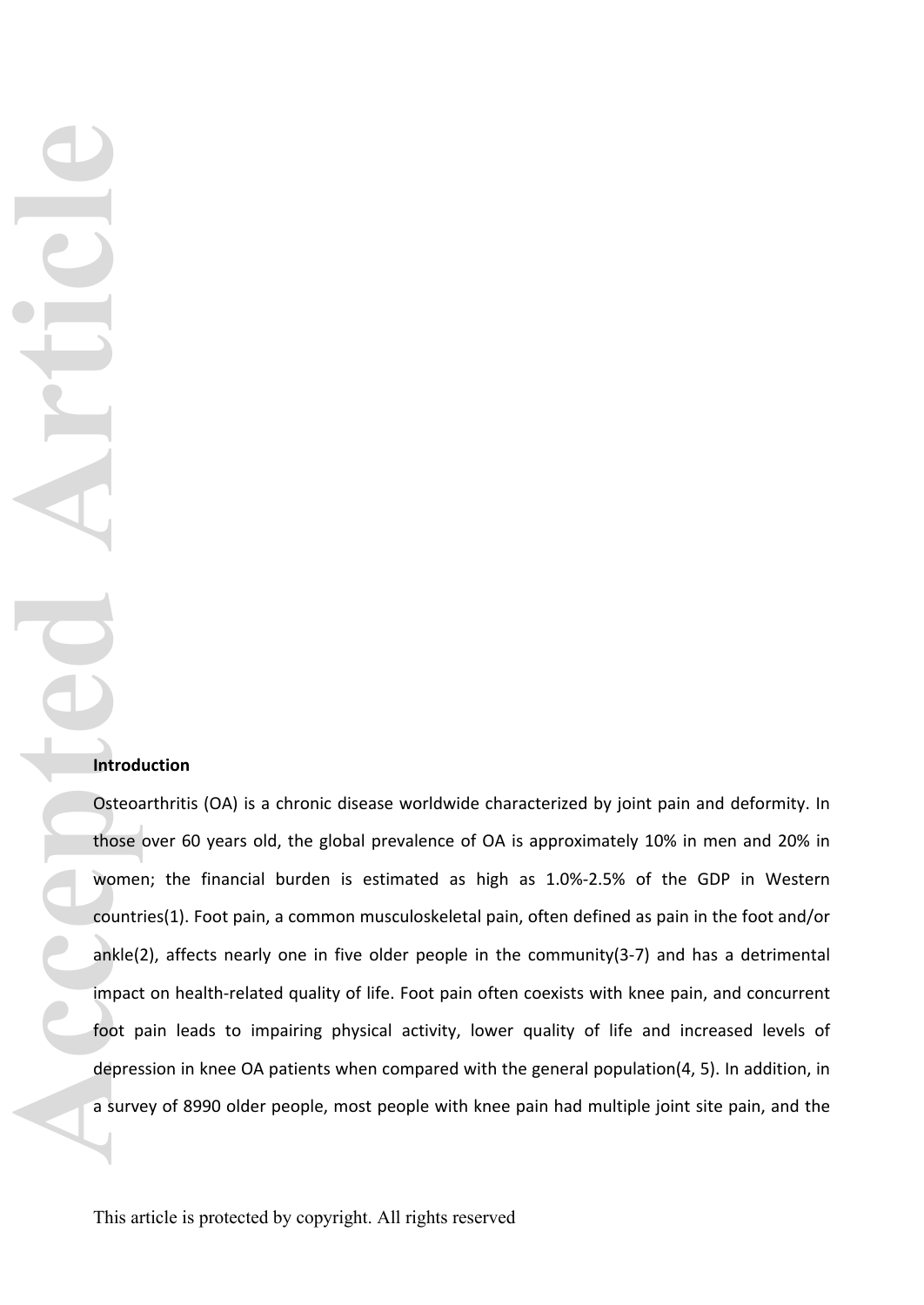severity of knee pain and related disability were worse in the presence of pain elsewhere(6). Given that patients with knee OA are more likely to have foot pain and increased severity of foot pain, management of foot pain in OA patients is of priority.

Vitamin D deficiency and insufficiency, which mostly defined as serum 25-hydroxyvitamin D concentration of less than 50nmol/L and between 50 to 75 nmol/L, respectively (8), is common all around the world and the prevalence of it presents in about 45% of adults in Australia(9). Previous epidemiological studies reported that vitamin D deficiency was associated with chronic musculoskeletal pain and depression, but underlying mechanisms were complex and unclear(10-12). Studies exploring the effect of vitamin D supplementation on non-specific chronic pain in the adult population and those with rheumatoid arthritis and osteoporosis have had inconsistent findings(12, 13). Besides, the efficacy of vitamin D supplementation on knee pain in patients with knee OA was also conflicting both for WOMAC pain score and VAS knee pain score(14, 15). To date, there have been no studies exploring the effect of vitamin D supplementation on foot pain in knee OA patients. Therefore, the aim of our study is to explore whether vitamin D supplementation or maintaining sufficient vitamin D level reduces foot pain in patients with symptomatic knee OA, initially deficient in vitamin D. Given pain, n<br>
vitami<br>
concer<br>
all aro<br>
Previo muscu<br>
unclea<br>
chronic<br>
had in<br>
pain in<br>
score(<br>
supple<br>
wheth<br>
Patien<br>
A post<br>
the Vit<br>
in which<br>
25-hyc<br>
include<br>
pain o<br>
25-hyc

### **Methods**

Patients and trial design

A post hoc study was conducted from a randomized double-blind placebo-controlled trial named the Vitamin D Effect on Osteoarthritis (VIDEO) study (clinicaltrials.gov identifier: NCT01176344), in which the primary outcomes were tibial cartilage volume and knee pain among patients with symptomatic knee OA(16). Patients who suffered from symptomatic knee OA at least for 6 months, had knee pain of 20-80 mm on a 100-mm visual analog scale (VAS) and serum 25-hydroxyvitamin D levels between 12.5 nmol/L to 60 nmol/L, and aged 50 to 79 years were included. Patients with the Altman and Gold atlas grade 3 radiographic changes, severe knee pain on standing (>80 mm on a 100-mm VAS), other rheumatic diseases such as rheumatoid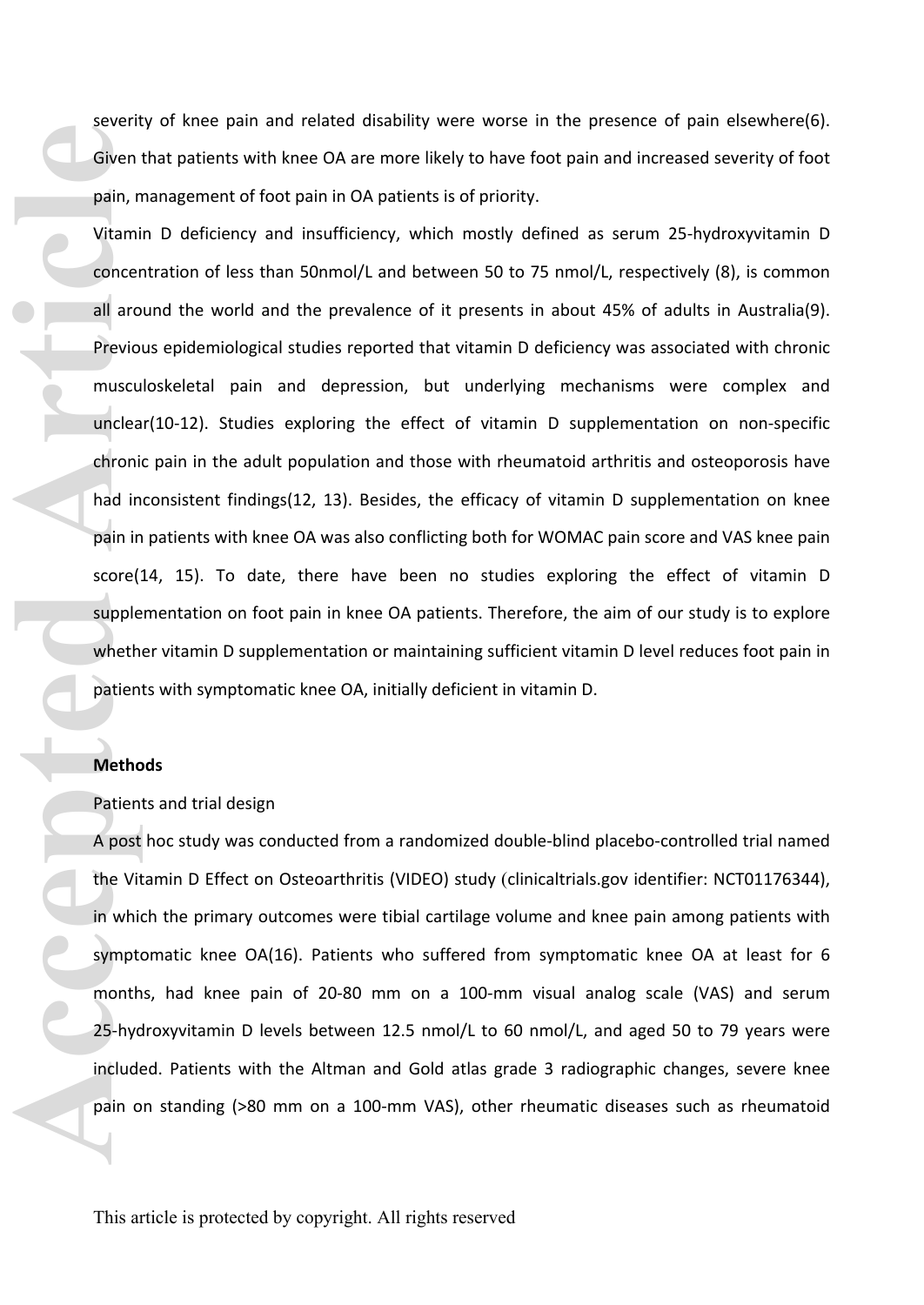arthritis, psoriatic arthritis and lupus, contraindication to MRI, cancer, severe cardiac or renal impairment, hypersensitivity to vitamin D, anticipated knee or hip surgery within the next 2 years and history of taking vitamin D within the previous 1 month were excluded from this study. After signing the written consent, patients were randomly allocated to 24 months' vitamin D or placebo treatment at a ratio of 1:1. A monthly capsule containing 50000IU (1.25mg) vitamin D3 (cholecalciferol) or placebo was given to patients and assessments were conducted at baseline and at month 3, 6, 12 and 24.

## **Measurements**

### Manchester Foot Pain and Disability Index Questionnaires

The Manchester Foot Pain and Disability Index (MFPDI) questionnaire was used to measure foot pain of patients at month 0, 3, 6, 12 and 24. The MFPDI was developed to measure foot pain and disability in the elderly(17). It is a proven useful and valid instrument for assessing foot pain in the older population and has been used in both observational studies and randomized controlled trials(18). Each item was scored either 1 (none of the time), 2 (on some days) or 3 (on most days/every day). The total score was calculated by summing the scores of 17 items, with a possible score range of 17 to 54. A higher score indicates greater disability. Disabling foot pain was defined when at least one of the 10 functional limitation items (items 1-9,11) was documented as on 'most/every day(s)' in the last month(18). **Accessibility and his signing**<br> **Accessibility contains and at Measu Manch The M**<br> **Pain of disability the old trials (1**<br> **Accessibility of disability contains and docum Knee s**<br> **Radiog**<br> **Accessibility and Scree s**<br> **A** 

### Knee structures measurements

Radiographic OA was assessed at baseline by a standing semiflexed anterior-posterior radiograph as per the Altman atlas(19) according to the protocol using the Osteoarthritis Research Society International (OARSI) atlas to score osteophytes and joint space narrowing. MRI scans with a commercial transmit-receive extremity coil at baseline and two years of the study knee were obtained according to a standardized protocol. T2-weighted/proton density-weighted fast spin echo sequences were used to assess cartilage defects and bone marrow lesions (BMLs) and detail are described before in the protocol(20).

WOMAC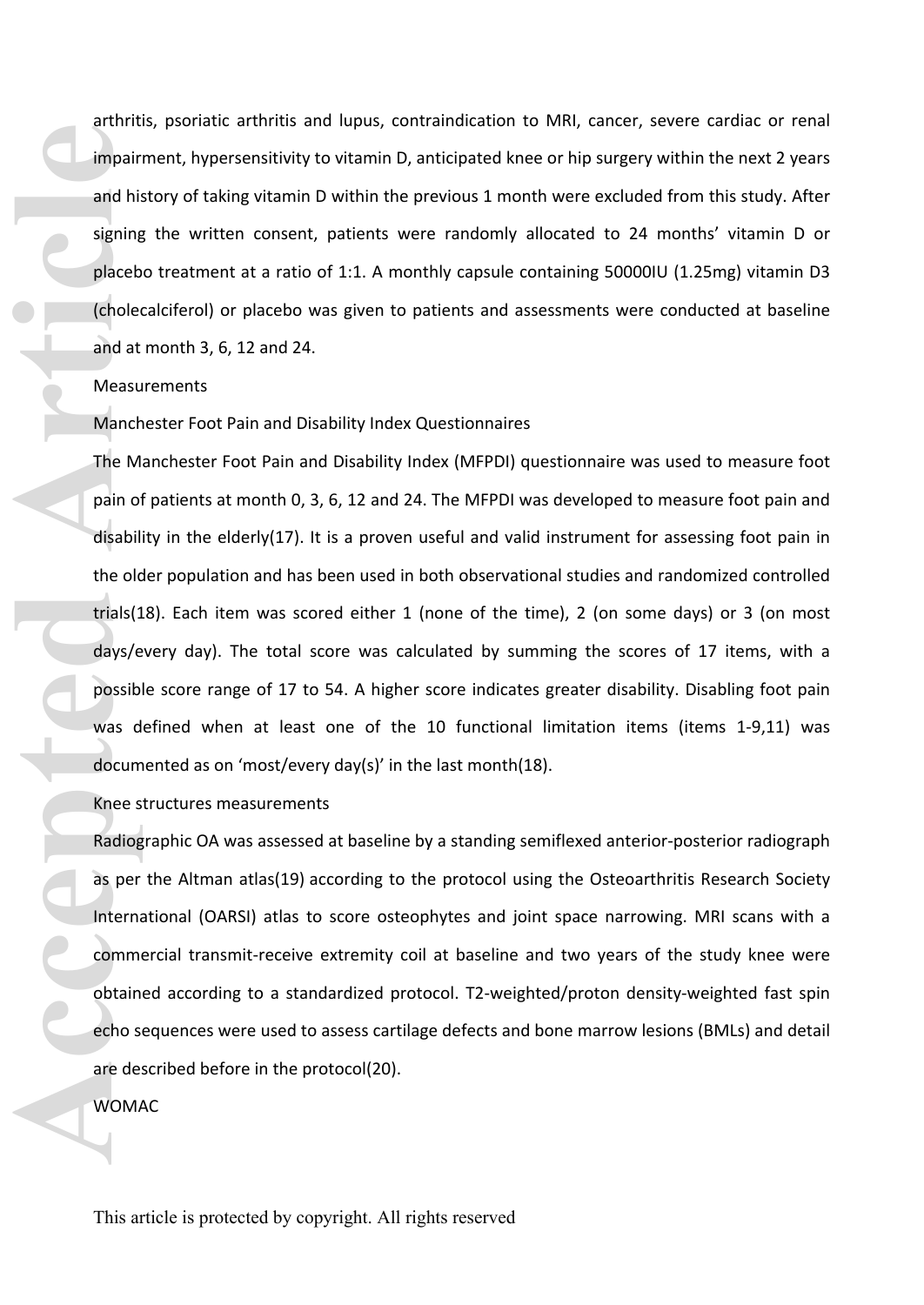Western Ontario and McMaster Universities Osteoarthritis Index (WOMAC)(21) scale was used to detect knee symptoms at month 0, 3, 6, 12 and 24. The sum of pain (0-500), stiffness (0-200) and physical function (0-1700) subscales is calculated as the total WOMAC score (0-2400).

Serum 25(OH)D measurement and definition of vitamin D status

Serum 25-hydroxyvitamin D levels were assayed using direct competitive chemiluminescent immunoassays at screening, month 3 and month 24. Patients whose serum 25-hydroxyvitmin D level greater than 50 nmol/L at both month 3 and 24 were classified into maintaining sufficient vitamin D group and whose serum 25-hydroxyvitmin D level less than 50 nmol/L at either month 3 and 24 were classified into not maintaining sufficient vitamin D group.

Physical activity

Physical activity was assessed using the International Physical Activity Questionnaire (IPAQ) short version, which was proven to be valid and reliable in monitoring population levels of physical activity among old adults in diverse settings(22). Based on the scoring protocol, we classified physical activity status as insufficiently active, sufficiently active and highly active.

Other measurements

Body height and weight were measured at baseline and body mass index (BMI, in kg/m<sup>2</sup>) was calculated. Height was measured to the nearest 0.1 cm (with shoes removed) using a stadiometer (Leicester Height Measure, Invicta Plastics Ltd, Leicester, UK) and weight was measured to the nearest 0.1 kg (with shoes and bulky clothing removed) using electronic scales (Heine S-7307, Heine, New Hampshire, USA).

## Statistical analysis

Baseline characteristics between patients with and without disabling foot pain were compared using independent  $t$  or  $\chi^2$  tests. A repeated-measure mixed effect model with terms for treatment, time, treatment by time and adjustment for age, sex, BMI was used to analyse the change in MFPDI scores over 24 months between groups including vitamin D vs. placebo group and maintaining sufficient vitamin D vs. not maintaining sufficient vitamin D group. Multilevel mixed-effect models were used to deal with missing data caused by loss to follow-up and detect<br>
physic:<br>
Serum<br>
Serum<br>
Immur<br>
level g<br>
vitamii<br>
3 and :<br>
Physic:<br>
Physic:<br>
version<br>
activity<br>
physic:<br>
version<br>
activity<br>
physic:<br>
Other<br>
Body ł<br>
calcula<br>
stadion<br>
measu<br>
(Heine<br>
Statisti<br>
Baselir<br>
using<br>
treatm<br>
c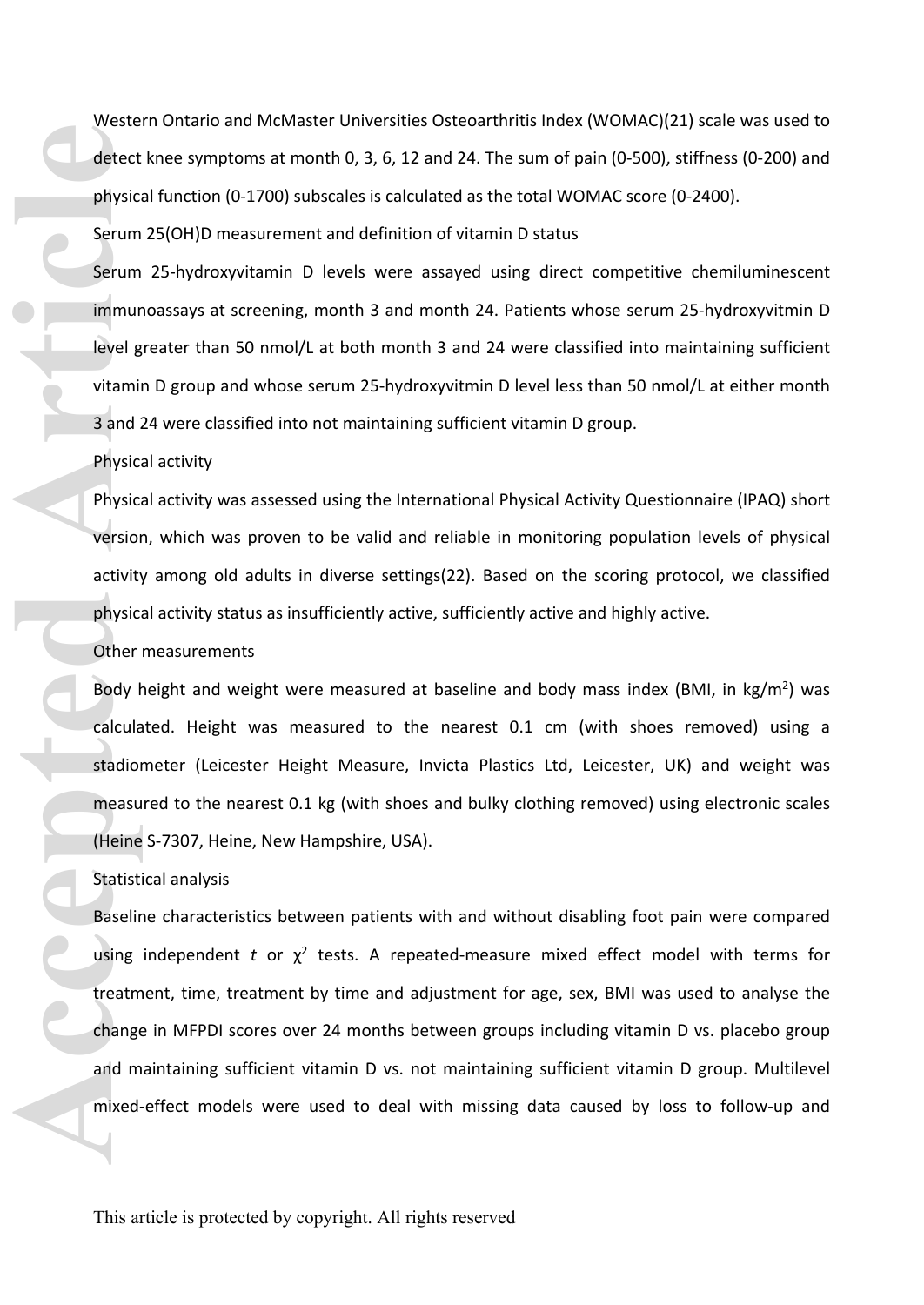nonresponses. Subgroup analysis exploring effects of vitamin D supplementation and maintaining sufficient vitamin D level on foot pain relief in patients with disabling foot pain at baseline was performed. All tests were two-sided and P value <0.05 was considered statistically significant. Stata version 12.0 was used to perform statistical analyses.

## **Results**

#### *Baseline characteristics*

A total of 413 patients were included and randomized to receive either vitamin D (n=209) or placebo (n=204) treatment. After 24 months, 340 patients completed the trial: there were no significant differences in baseline characteristics between patients who completed the study and who did not. The average age of patients was 63.2 years with a mean BMI of 29.6 kg/m<sup>2</sup>, and 49.7% of them were female. The mean MFPDI score was 22.8±7.3. For those reporting foot pain (n=214) at baseline, sites of pain were the toes (74 [34.6%]), 49 (22.9%) reported pain in the ball of foot, 48 (22.4%) reported pain in the arch, 43 (20%) reported in whole feet and 37 (17.3%) reported pain in heel. Disabling foot pain was present in 23.7% (n=98) of patients according to MFPDI case definition. There were also no significant differences in baseline characteristics, MFPDI scores, prevalence of disabling foot pain, knee symptoms and knee structure measurements between vitamin D group and placebo group (Table 1). At the same time, the baseline serum vitamin D level was higher in the maintaining sufficient vitamin D group when compared with not maintaining sufficient vitamin D group (45.2 vs 41.5, *P*=0.01), while other characteristics were similar in two groups. mainta<br>baselir<br>signific<br>Result<br>Baselir<br>A tota<br>placeb<br>signific<br>who d<br>49.7%<br>(n=214<br>of foot<br>report<br>MFPDI<br>measu<br>baselir<br>compa<br>charac baselir<br>compa<br>charact WFPDI<br>measu<br>compa<br>charact with<br>compa<br>charact visible in the place of fo

#### *Vitamin D supplementation and change in MFPDI scores*

Over 24 months, MFPDI scores remained largely unchanged in the vitamin D group (-0.03 [95%CI, -0.80 to 0.74]) while worsening in the placebo group (1.30 [95%CI, 0.51 to 2.09]) (Figure 1). There were significant differences in change of MFPDI scores between groups in the mixed-effect model after including all time points adjusted for age, sex and BMI (between-group difference,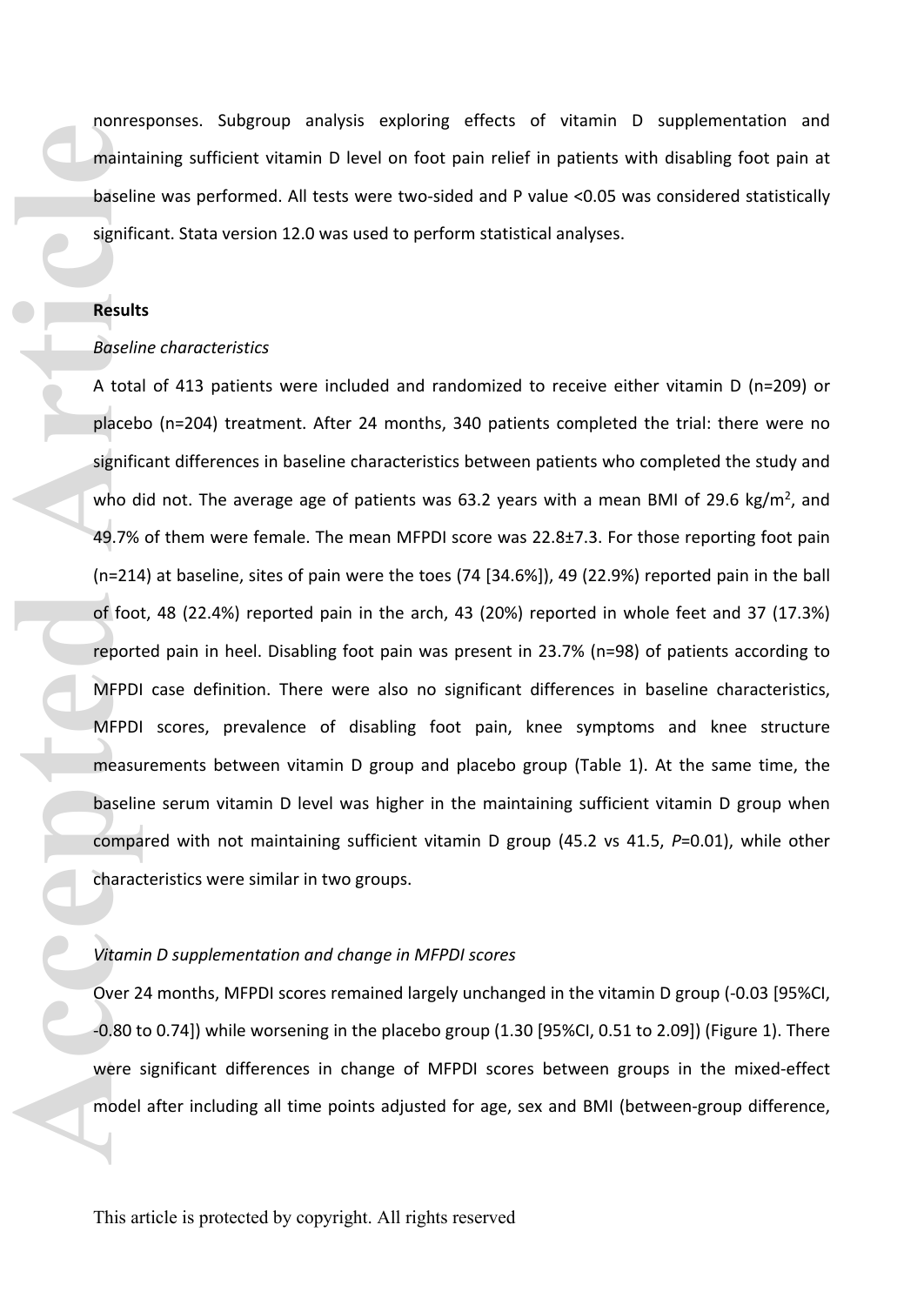-1.32 [95%CI, -2.43 to -0.22]; P=0.013) (Table 2 and Figure 1).

In subgroup analyses, for patients with disabling foot pain at baseline, although those who received vitamin D treatment had lower changes in MFPDI scores compared with placebo group after 24 months, the difference was not statistically significant (Change of -4.86 [95%CI, -6.79 to -2.93] in vitamin D group vs. -2.30 [95%CI, -5.33 to -0.31] in placebo group, between-group difference, -2.56 [95%CI, -5.33 to 0.21]; P=0.07). In patients without disabling foot pain at baseline, the between group difference was smaller and also not statistically significant (change of 1.36 [95%CI, 0.59 to 2.14] in vitamin D group vs. 2.46 [95%CI, 1.66 to 3.25] in placebo group, between-group difference, -1.09 [95%CI, -2.20 to 0.02]; P=0.05) different (Table 2). For females, there was no significant difference between vitamin D group and placebo group in change of MFPDI scores. In male patients, vitamin D supplementation significantly improved MFPDI scores when compared with placebo group (Table 2). However, there was no significant interaction between sex and vitamin D supplementation on change in MFPDI scores. In sub<br>receive<br>after 2<br>-2.93]<br>differe<br>baselir<br>of 1.36<br>betwee<br>there<br>MFPDI<br>when<br>betwee<br>Mainto<br>Mainto<br>In Post<br>not may be grou<br>(95%C<br>not m<br>-1.08];<br>(Table 1.9 grou<br>not may be line in the subject of the subject of the subject<br>no

## *Maintaining sufficient vitamin D levels and change in MFPDI scores*

In *P*ost-hoc analyses comparing patients who maintained sufficient vitamin D to those who did not maintain vitamin D sufficiency MFPDI score decreased in those maintaining sufficient vitamin D group but increased in those not maintaining sufficient vitamin D group over 2 years (-0.09 [95%CI, -0.79 to 0.61] in maintaining sufficient vitamin D group vs. 2.19 [95%CI, 1.21 to 3.18] in not maintaining sufficient vitamin D group, between-group difference, -2.29 [95%CI, -3.49 to -1.08]; P=0.001) after adjusted for age, sex, BMI, serum 25(OH)D level and baseline MFPDI score (Table 3 and Figure 2).

In subgroup analyses, for those with disabling foot pain at baseline, there was a greater decrease in MFPDI score in those maintaining sufficient vitamin D group compared to those not maintaining sufficient vitamin D (-4.63 [95%CI, -6.35 to -2.92] in maintaining vitamin D group vs. -0.14 [95%CI, -2.75 to 2.48] in not maintaining sufficient vitamin D group, between-group difference,  $-4.49$  [95%CI,  $-7.62$  to  $-1.37$ ]; P=0.005) (Table 3). There were similar findings in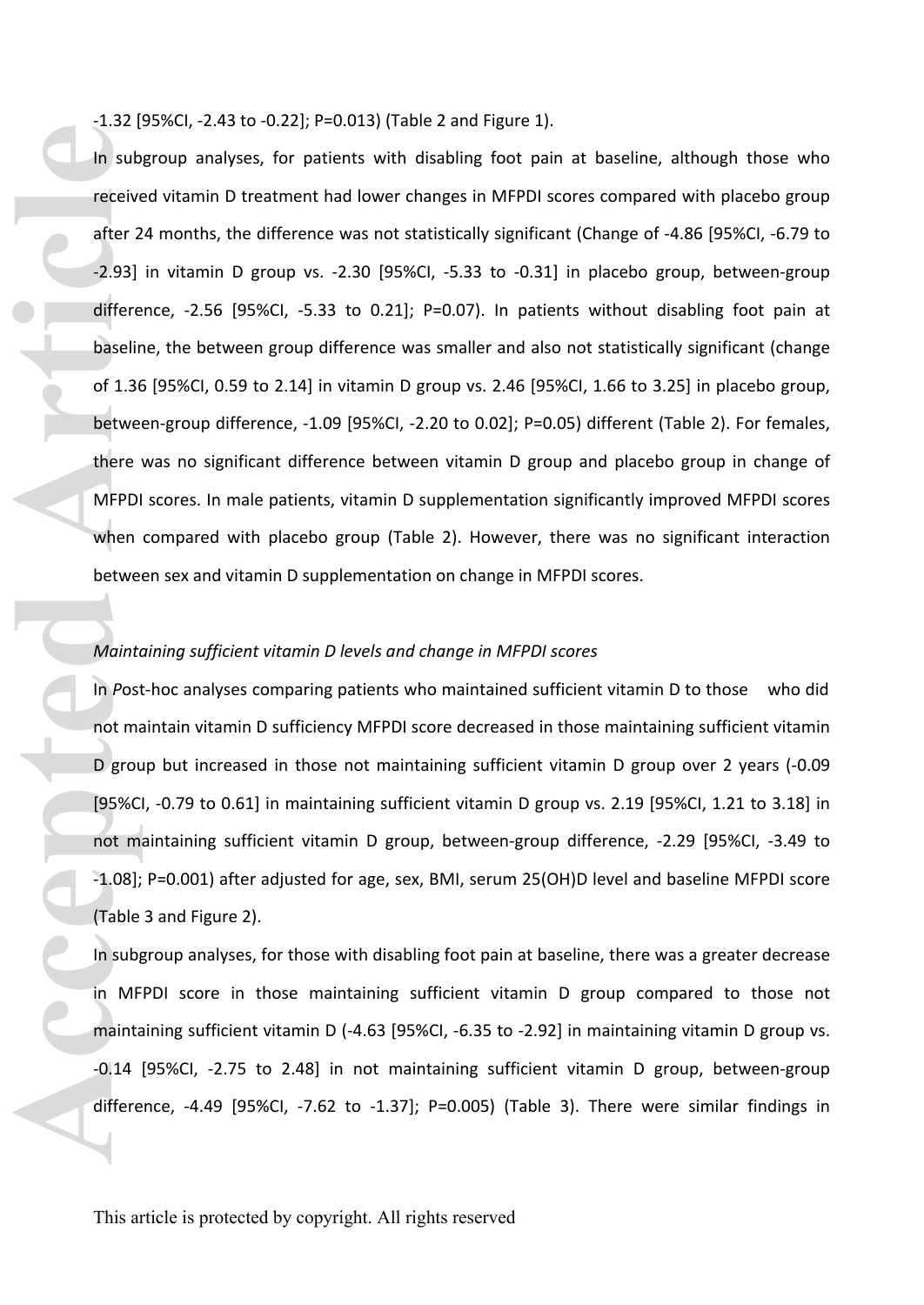patients without disabling foot pain at baseline (Table 3). For females, there was no significant difference between maintaining sufficient vitamin D and not maintaining sufficient vitamin D in change of MFPDI scores (Table 3). While in males, significant improvement of MFPDI scores was found in maintaining sufficient vitamin D group compared to not maintaining sufficient vitamin D group. However, there was no significant interaction between sex and maintaining sufficient vitamin D on change in MFPDI scores.

## **Discussion**

To the best of our knowledge, this current study is the first to investigate the effects of supplementing vitamin D and maintaining sufficient vitamin D level on foot pain in symptomatic knee OA patients. In this sample, 51.8% of participants with knee OA and vitamin D deficiency reported foot pain. Foot pain and disability (MFPDI) scores decreased more over 24 months in the vitamin D treatment group that maintained sufficient vitamin D than in the placebo group and the group that did not maintain sufficient Vit D. Our results suggest that foot pain is common and that maintaining sufficient vitamin D levels over 24 months may have beneficial effects on foot pain in patients with knee OA.

Foot pain is a common condition in patients with OA. A recent cross-sectional study using data from the Osteoarthritis Initiative (OAI) reported that one quarter of people with knee OA experienced concurrent foot pain with the majority (55%) reporting pain in both feet. Furthermore, knee OA patients with foot/ankle symptoms reported worse scores on all WOMAC subscales including the total score, worse health outcomes and poorer physical function compared with those without foot/ankle symptoms(5). In our study, over half the patients (51.8%) reported foot pain at baseline and patients with foot pain had lower quality of life and higher rates of depression, which was similar to previous studies. In another study, foot/ankle symptoms in either or both feet significantly increased the odds of developing knee symptoms and symptomatic radiographic knee OA in people at risk of the disease(23). Additionally, in patients with symptomatic radiographic knee OA, the presence of foot/ankle symptoms was differe<br>
change<br>
found<br>
group.<br>
vitamin<br>
Discus<br>
To the<br>
supple<br>
knee C<br>
report<br>
the vit<br>
and th<br>
foot pa<br>
Foot p<br>
from 1<br>
experie<br>
Furthe<br>
subsca<br>
compa<br>
(51.8%<br>
higher<br>
sympt<br>
and sy<br>
patien<br>
ynpt<br>
and sy<br>
patien<br>
ynpt<br>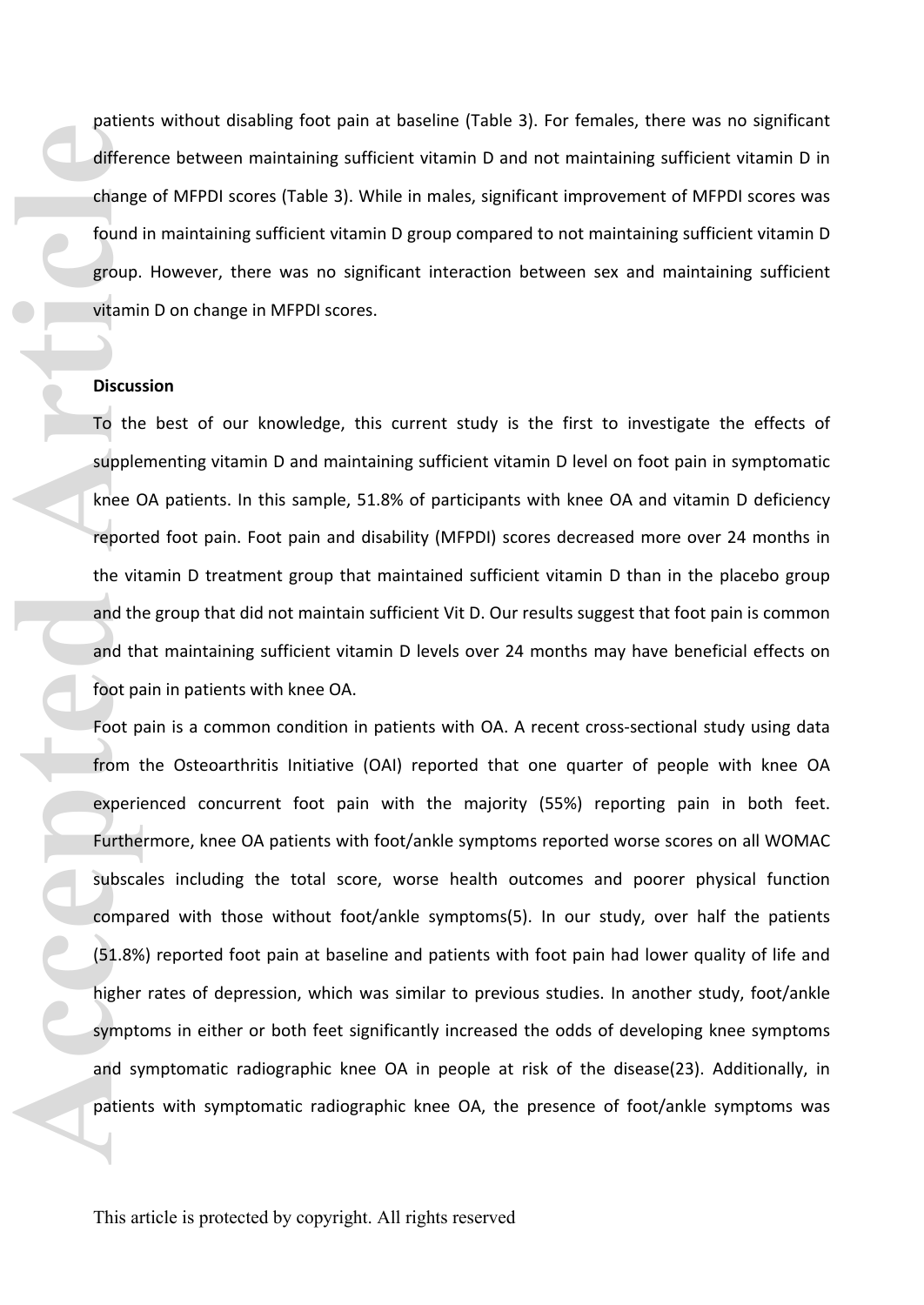associated with increased risk of knee pain over four years(24). Owing to the coexistent relationships between foot/ankle symptoms and knee OA, more attention should be paid to management of foot pain in OA patients and those at risk of knee OA.

Although there is a growing body of evidence suggesting that a low level of vitamin D is associated with chronic pain, no clinical study has been conducted to explore the effect of vitamin D supplementation on foot pain. Furthermore, studies examining whether vitamin D supplementation is beneficial on other musculoskeletal pains are limited and have found conflicting results(10, 12, 25-27), mainly due to variations in participants, outcome measures, sample size, vitamin D dose and follow-up time. A recent secondary analysis of an RCT study with large sample suggested long-term monthly 100,000 IU vitamin D supplementation did not improve pain scores or reduce analgesic dispensing in the general population(27). Similarly, a Cochrane review also concluded that a large beneficial effect of vitamin D on chronic painful conditions across different sites was unlikely(10). However, in the current study, vitamin D supplementation and sufficient Vitamin D reduced MFPDI scores in symptomatic knee OA patients after 24 months compared with the placebo group, particularly in patients with disabling foot pain at baseline. There are a number of reasons as to why our results vary from other studies. Our participants were selected based on low baseline vitamin D levels, we specifically examined foot pain using a validated measure, our vitamin D dose was 50,000IU per month with the potential to improve compliance, and our duration of treatment was 2 years. As reported before in our RCT, 62% of patients in placebo group gained sufficient 25-hydroxyvitamin D level after 24 months. This may dilute the effect of vitamin D supplementation on MFPDI score. On the other hand, consistent results were found when patients were classified into maintaining sufficient vitamin D group and not maintaining sufficient vitamin D group. However, further clinical trials will be needed to determine whether vitamin D supplementation is beneficial for foot pain in patients with knee OA. **Prediction manager Althout associal vitamin**<br> **Althout associal vitamin**<br>
supple conflic<br>
sample large :<br>
improve Cochra condition<br>
supple patiem<br>
foot p<br>
studie:<br>
examin<br>
the po<br>
before<br>
after 2<br>
other<br>
sufficie<br>
clinica

Previous studies have found that low levels of vitamin D are associated with chronic pain(12, 28, 29); but there is no previous work linking vitamin D deficiency to foot pain. In one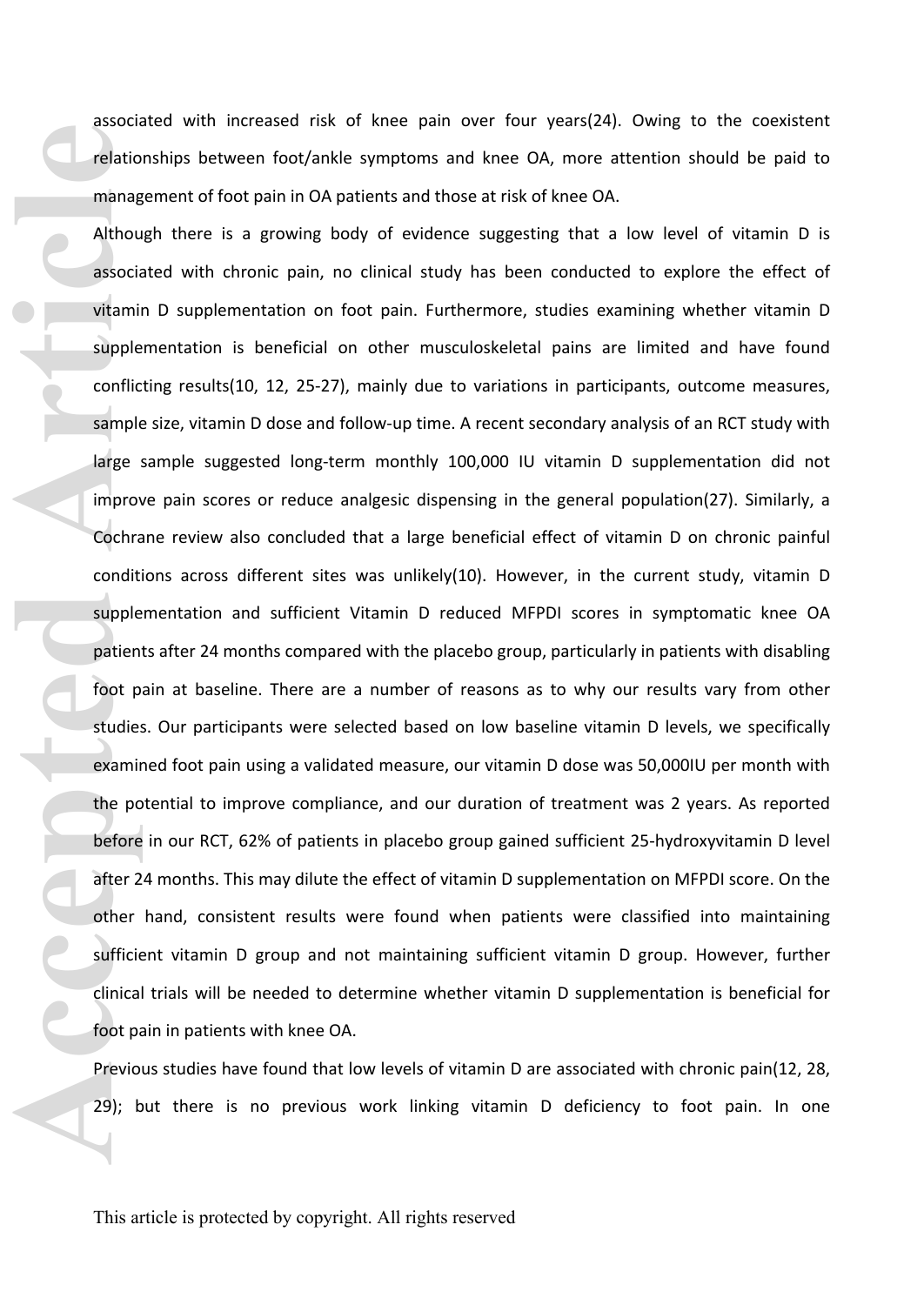population-based, cross sectional study of 958 older adults, a lower level of vitamin D was not related to foot pain, but was to back pain(30). In contrast, in our longitudinal study, our population with low Vitamin D levels who maintained vitamin D sufficiency with supplementation had significantly decreased MFPDI scores compared with those did not maintain vitamin D sufficiency between month 3 and 24 suggesting that correction of vitamin D deficiency might reduce foot pain over time.

Several potential mechanisms such as bone demineralization, muscle weakness and pain dysregulation may link vitamin D deficiency to musculoskeletal pain. Vitamin D can modulate a number of inflammatory pathways(31), which are associated with pain sensitization. Low vitamin D level can activate proinflammatory cytokine proliferation, thus alter sensitization of peripheral and central pathways through nociceptive inflammation processing(32, 33), which may be an important contributor to clinical symptoms of knee OA(34). Even so, the underlying mechanisms between vitamin D deficiency and foot pain are still unclear and further investigations are needed.

In OA patients, sex differences existed in the experience of pain, and psychological factors (35) and other factors such as foot and ankle shape, footwear habit, obesity, muscle strength declines with aging and ligamentous laxity may underline the sex difference in pain. In our study, females reported higher MFPDI scores and more disabling foot pain at baseline. Although males experienced significantly improvement in MFPDI scores when treated with vitamin D supplementation and maintaining sufficient vitamin D level, there were no significant interactions between sex and vitamin D supplementation or maintaining sufficient vitamin D on change in MFPDI scores. This suggests that there is no sex difference in effects of vitamin D supplementation or maintaining sufficient vitamin D on change in MFPDI scores. **Prediction Controllers and Controllers and Controllers and Controllers and Controllers and Controllers and Controllers and Controllers and Controllers and Controllers and Controllers and Controllers and Controllers and Co** 

There are several potential limitations in our study. First, this is a post hoc analysis in which foot pain was the secondary outcome in the original protocol. Second, nearly half of patients reported some foot pain at baseline, only 23.7% of patients had disabling foot pain according to definition we used in this study. Even through the MFPDI score increased less after vitamin D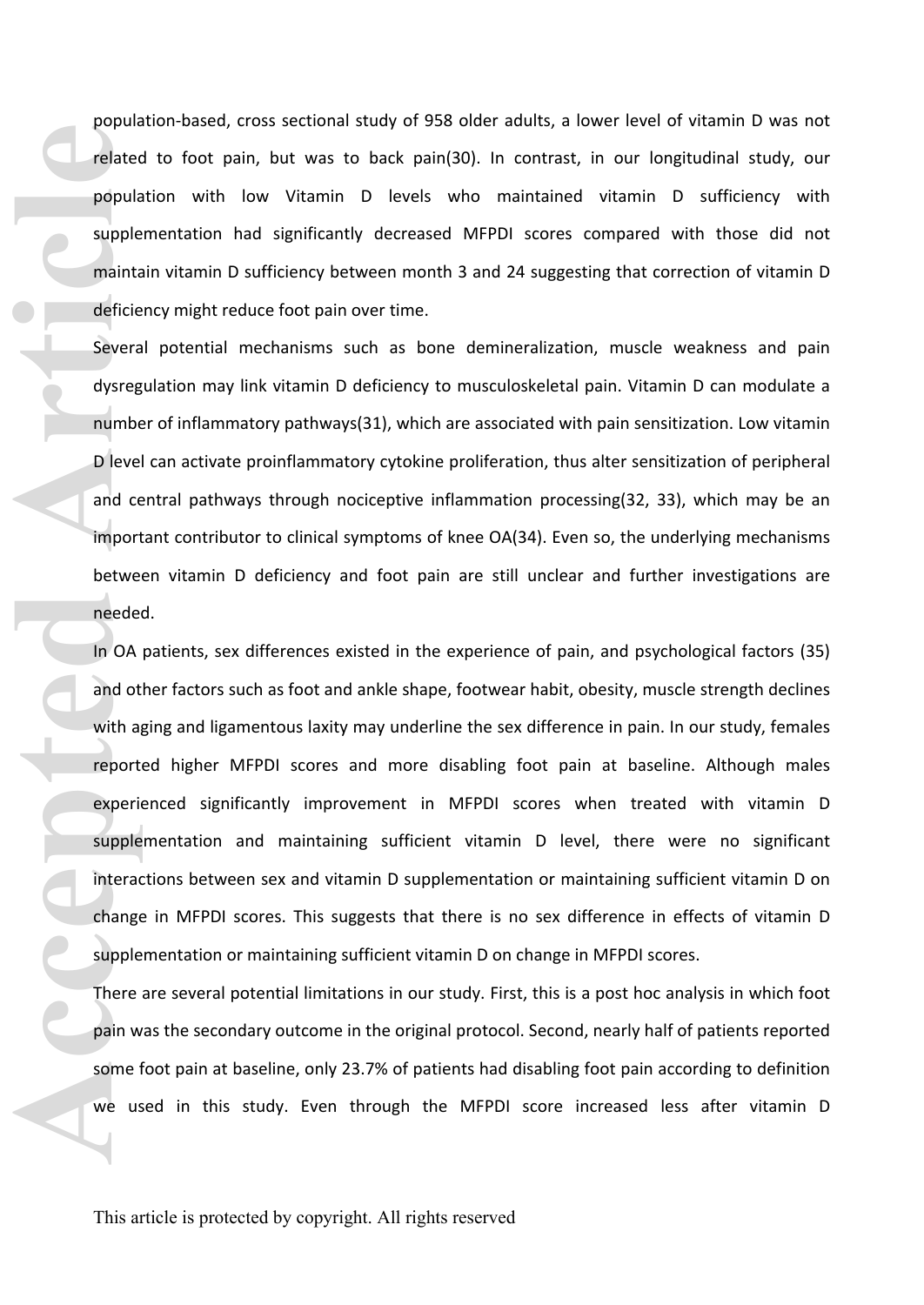supplementation in those without disabling foot pain, the clinically significant difference of MFPDI score is unknown. Third, 62% of patients in placebo group reached sufficient vitamin D levels after 24 months' follow-up, which might due to seasonal change, outdoor physical activity or other reasons that may underestimate any benefit of vitamin D. In support of this, beneficial effects of vitamin D were also found in MFDPI scores after patients were divided into consistently and not consistently sufficient vitamin D group.

## **Conclusion**

This is the first study to show that vitamin D supplementation and maintaining sufficient vitamin D levels reduces foot pain over two years in patients with symptomatic knee OA. Vitamin D supplementation and maintaining sufficient vitamin D level may improve foot pain in knee OA patients.

MFPDI<br>
Levels<br> **Conclu**<br>
This is<br>
D leve<br>
patien<br>
D Level patien<br>
D Level patien<br>
D Level patien<br>
D Level patien<br>
D Level patien<br>
D Level patien<br>
D Level patien<br>
D Level patien<br>
D Level patien<br>
D Level patien<br>
D Level pati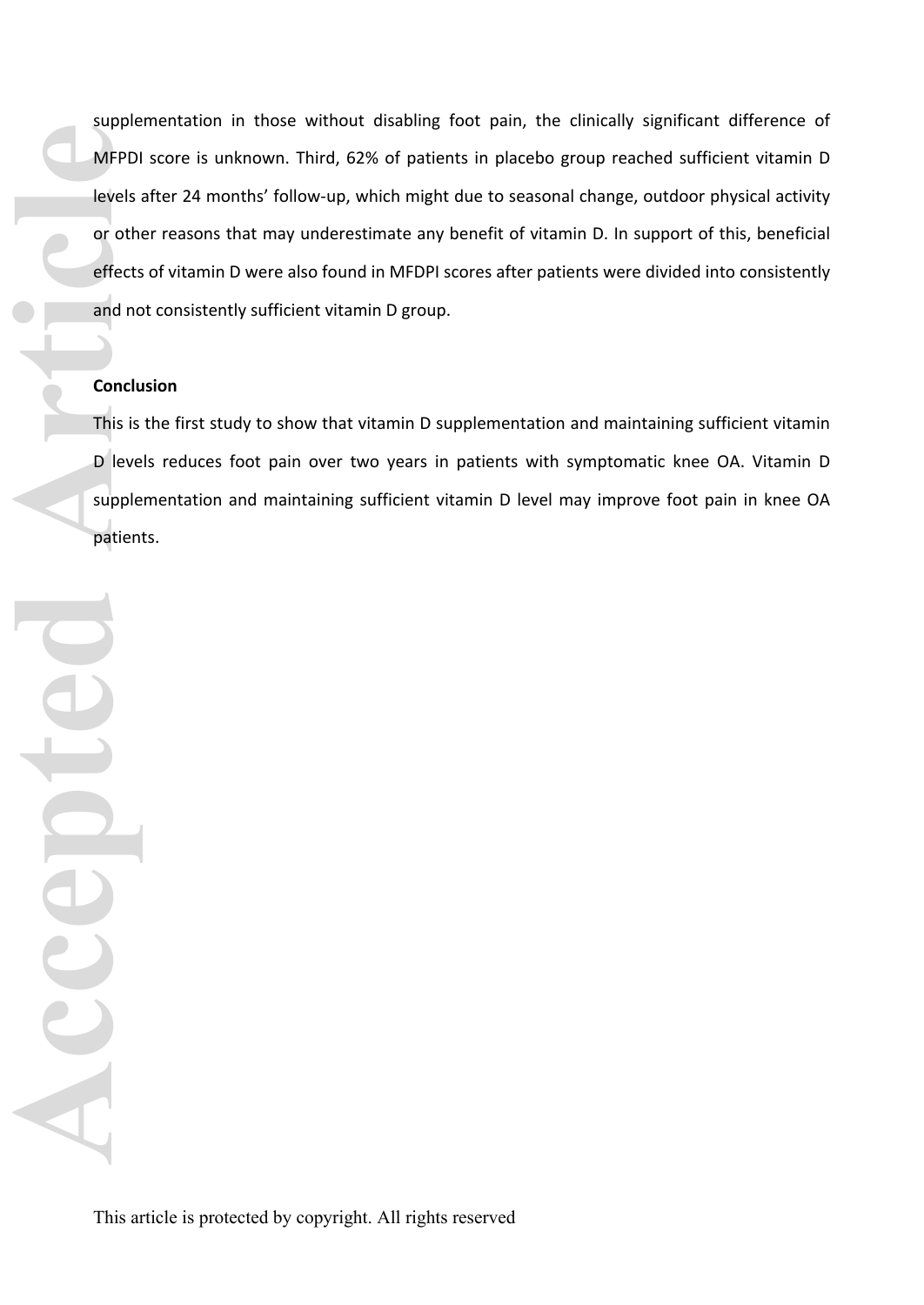## Reference

- 1. Hiligsmann M, Cooper C, Arden N, Boers M, Branco JC, Luisa Brandi M, et al. Health economics in the field of osteoarthritis: an expert's consensus paper from the European Society for Clinical and Economic Aspects of Osteoporosis and Osteoarthritis (ESCEO). Semin Arthritis Rheum. 2013;43(3):303-13.
- 2. Thomas MJ, Roddy E, Zhang W, Menz HB, Hannan MT, Peat GM. The population prevalence of foot and ankle pain in middle and old age: a systematic review. Pain. 2011;152(12):2870-80.
	- 3. Menz HB, Tiedemann A, Kwan MM, Plumb K, Lord SR. Foot pain in community-dwelling older people: an evaluation of the Manchester Foot Pain and Disability Index. Rheumatology. 2006;45(7):863-7.
	- Suri P, Morgenroth DC, Kwoh CK, Bean JF, Kalichman L, Hunter DJ. Low back pain and other musculoskeletal pain comorbidities in individuals with symptomatic osteoarthritis of the knee: data from the osteoarthritis initiative. Arthritis Care Res (Hoboken). 2010;62(12):1715-23.
	- 5. Paterson KL, Hinman RS, Hunter DJ, Wrigley TV, Bennell KL. Impact of concurrent foot pain on health and functional status in people with knee osteoarthritis: data from the osteoarthritis initiative. Arthritis Care Res (Hoboken). 2015;67(7):989-95.
	- 6. Croft P, Jordan K, Jinks C. "Pain elsewhere" and the impact of knee pain in older people. Arthritis and rheumatism. 2005;52(8):2350-4.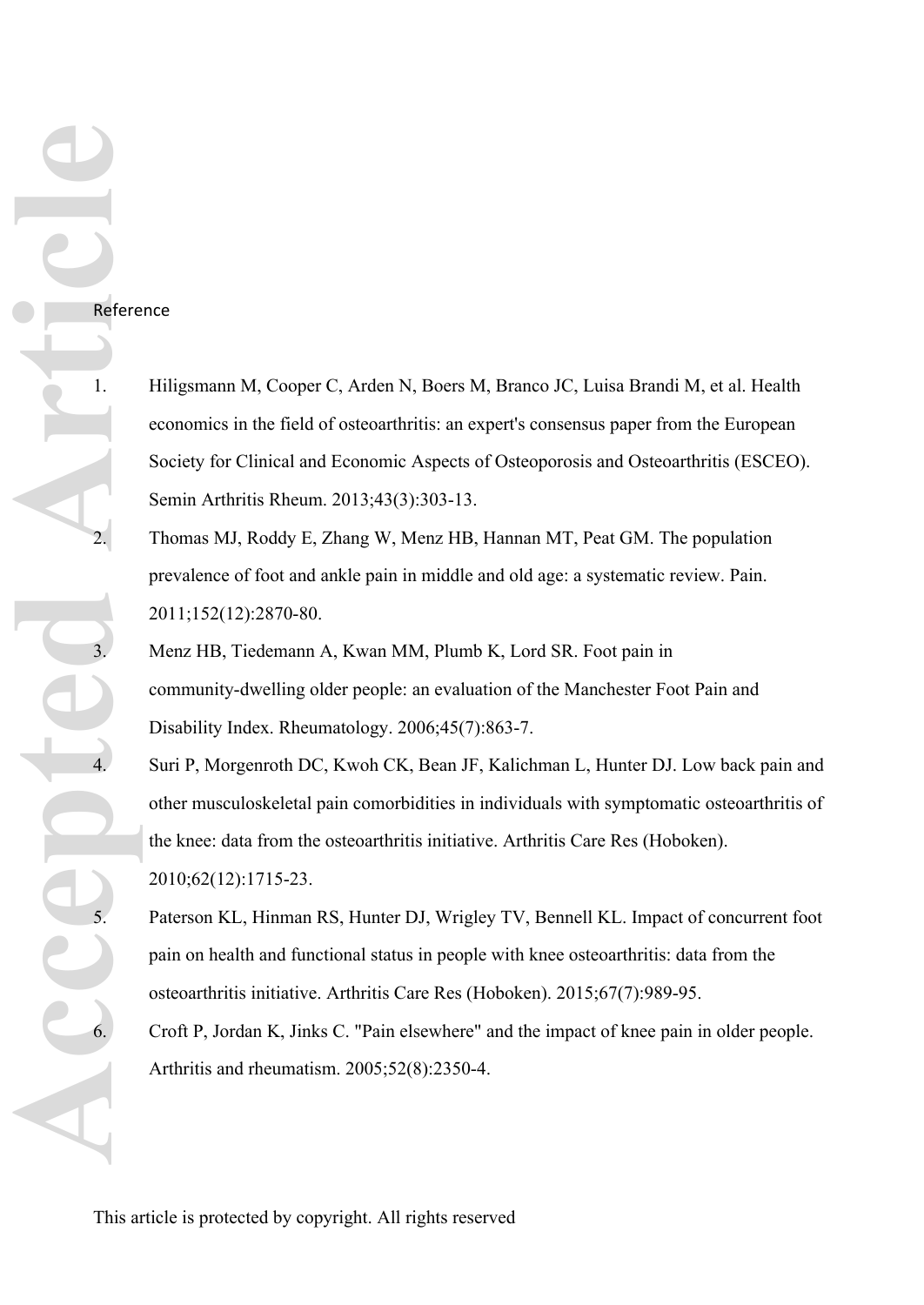7. Hill CL, Gill TK, Menz HB, Taylor AW. Prevalence and correlates of foot pain in a population-based study: the North West Adelaide health study. J Foot Ankle Res.  $2008;1(1):2$ .

- 8. Bouillon R, Carmeliet G. Vitamin D insufficiency: Definition, diagnosis and management. Best Pract Res Clin Endocrinol Metab. 2018;32(5):669-84.
- Malacova E, Cheang PR, Dunlop E, Sherriff J, Lucas RM, Daly RM, et al. Prevalence and predictors of vitamin D deficiency in a nationally-representative sample of adults participating in the 2011-2013 Australian Health Survey. The British journal of nutrition. 2019:1-24.
- 10. Straube S, Andrew Moore R, Derry S, McQuay HJ. Vitamin D and chronic pain. Pain. 2009;141(1-2):10-3.
- 11. Anglin RE, Samaan Z, Walter SD, McDonald SD. Vitamin D deficiency and depression in adults: systematic review and meta-analysis. Br J Psychiatry. 2013;202:100-7.
- 12. Shipton EE, Shipton EA. Vitamin D Deficiency and Pain: Clinical Evidence of Low Levels of Vitamin D and Supplementation in Chronic Pain States. Pain Ther. 2015;4(1):67-87.
- 13. Gaikwad M, Vanlint S, Mittinity M, Moseley GL, Stocks N. Does vitamin D supplementation alleviate chronic nonspecific musculoskeletal pain? A systematic review and meta-analysis. Clinical rheumatology. 2016.
- 14. Gao XR, Chen YS, Deng W. The effect of vitamin D supplementation on knee osteoarthritis: A meta-analysis of randomized controlled trials. International journal of surgery (London, England). 2017;46:14-20.
- 15. Hussain S, Singh A, Akhtar M, Najmi AK. Vitamin D supplementation for the management of knee osteoarthritis: a systematic review of randomized controlled trials. Rheumatology international. 2017;37(9):1489-98.
- 16. Jin X, Jones G, Cicuttini F, Wluka A, Zhu Z, Han W, et al. Effect of Vitamin D Supplementation on Tibial Cartilage Volume and Knee Pain Among Patients With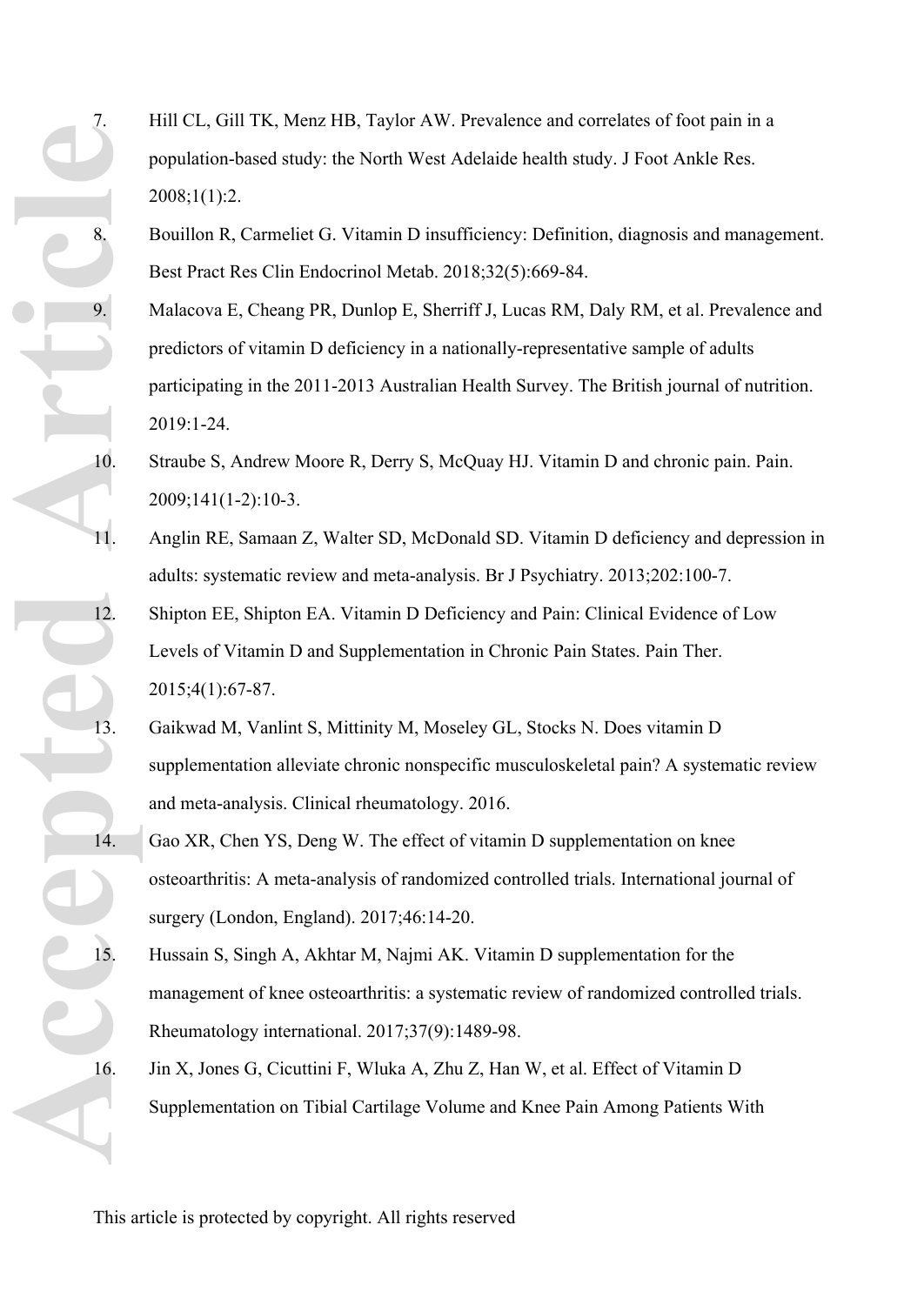Symptomatic Knee Osteoarthritis: A Randomized Clinical Trial. JAMA. 2016;315(10):1005-13.

- 17. Garrow AP, Papageorgiou AC, Silman AJ, Thomas E, Jayson MI, Macfarlane GJ. Development and validation of a questionnaire to assess disabling foot pain. Pain. 2000;85(1-2):107-13.
- 18. Roddy E, Muller S, Thomas E. Defining disabling foot pain in older adults: further examination of the Manchester Foot Pain and Disability Index. Rheumatology. 2009;48(8):992-6.
- 19. Altman RD, Hochberg M, Murphy WA, Jr., Wolfe F, Lequesne M. Atlas of individual radiographic features in osteoarthritis. Osteoarthritis Cartilage. 1995;3 Suppl A:3-70.
- 20. Zhu Z, Otahal P, Wang B, Jin X, Laslett LL, Wluka AE, et al. Cross-sectional and longitudinal associations between serum inflammatory cytokines and knee bone marrow lesions in patients with knee osteoarthritis. Osteoarthritis Cartilage. 2017;25(4):499-505. 21. Bellamy N, Buchanan WW, Goldsmith CH, Campbell J, Stitt LW. Validation study of WOMAC: a health status instrument for measuring clinically important patient relevant outcomes to antirheumatic drug therapy in patients with osteoarthritis of the hip or knee. The Journal of rheumatology. 1988;15(12):1833-40.
- 22. Craig CL, Marshall AL, Sjostrom M, Bauman AE, Booth ML, Ainsworth BE, et al. International physical activity questionnaire: 12-country reliability and validity. Medicine and science in sports and exercise. 2003;35(8):1381-95.
- 23. Paterson KL, Kasza J, Hunter DJ, Hinman RS, Menz HB, Peat G, et al. Longitudinal association between foot and ankle symptoms and worsening of symptomatic radiographic knee osteoarthritis: data from the osteoarthritis initiative. Osteoarthritis Cartilage. 2017;25(9):1407-13.
	- Paterson KL, Kasza J, Hunter DJ, Hinman RS, Menz HB, Peat G, et al. The relationship between foot and ankle symptoms and risk of developing knee osteoarthritis: data from the osteoarthritis initiative. Osteoarthritis Cartilage. 2017;25(5):639-46.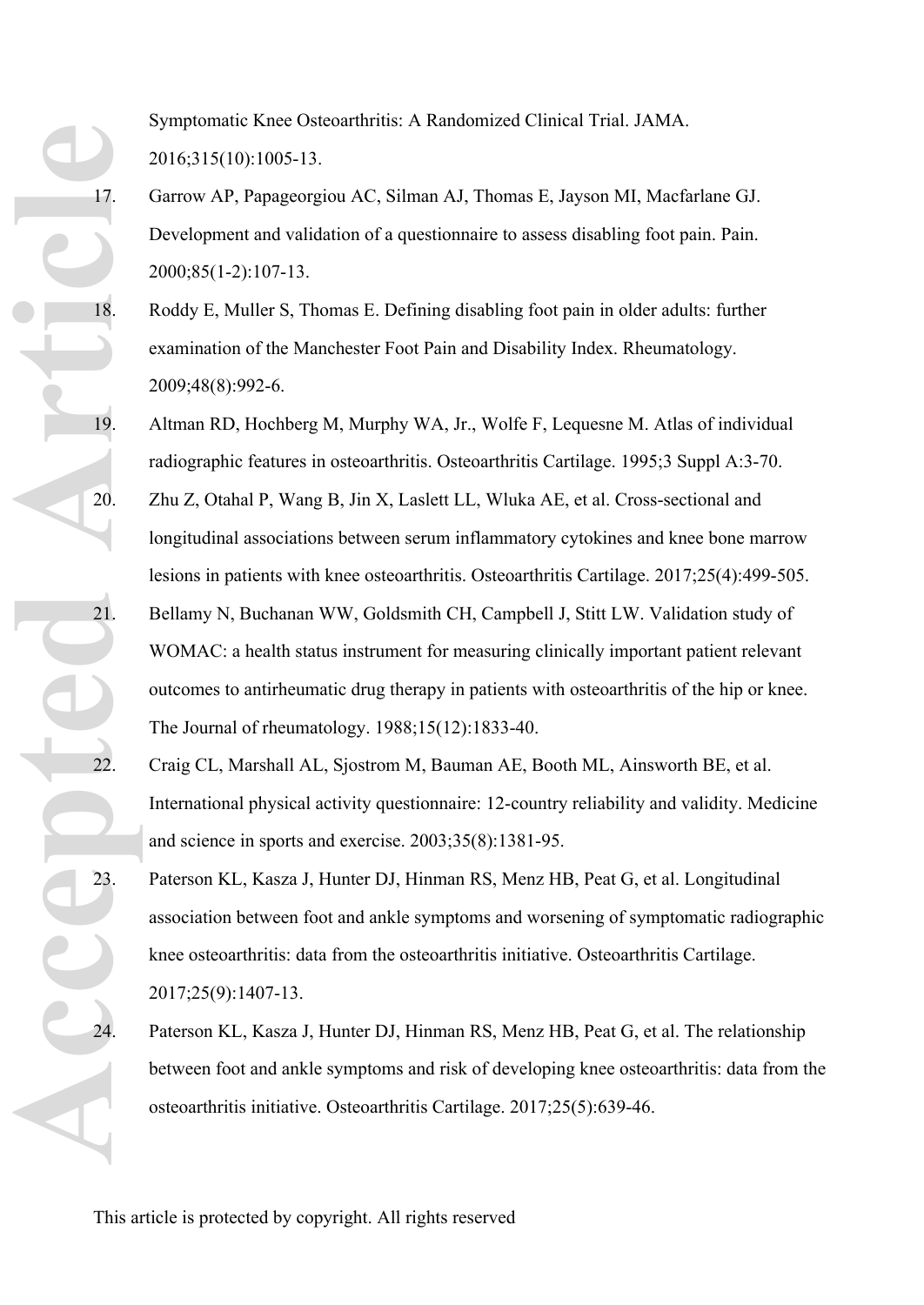25. Wu Z, Malihi Z, Stewart AW, Lawes CM, Scragg R. Effect of Vitamin D Supplementation on Pain: A Systematic Review and Meta-analysis. Pain Physician. 2016;19(7):415-27. 26. Gaikwad M, Vanlint S, Mittinity M, Moseley GL, Stocks N. Does vitamin D supplementation alleviate chronic nonspecific musculoskeletal pain? A systematic review and meta-analysis. Clinical rheumatology. 2017;36(5):1201-8.

- 27. Wu Z, Camargo CA, Jr., Malihi Z, Bartley J, Waayer D, Lawes CMM, et al. Monthly vitamin D supplementation, pain, and pattern of analgesic prescription: secondary analysis from the randomized, double-blind, placebo-controlled Vitamin D Assessment study. Pain. 2018;159(6):1074-82.
- 28. Hsiao MY, Hung CY, Chang KV, Han DS, Wang TG. Is Serum Hypovitaminosis D Associated with Chronic Widespread Pain Including Fibromyalgia? A Meta-analysis of Observational Studies. Pain Physician. 2015;18(5):E877-87.
- 29. Plotnikoff GA, Quigley JM. Prevalence of severe hypovitaminosis D in patients with persistent, nonspecific musculoskeletal pain. Mayo Clin Proc. 2003;78(12):1463-70.
- 30. Hicks GE, Shardell M, Miller RR, Bandinelli S, Guralnik J, Cherubini A, et al. Associations between vitamin D status and pain in older adults: the Invecchiare in Chianti study. J Am Geriatr Soc. 2008;56(5):785-91.
- 31. Krishnan AV, Feldman D. Mechanisms of the anti-cancer and anti-inflammatory actions of vitamin D. Annu Rev Pharmacol Toxicol. 2011;51:311-36.
- 32. Kawasaki Y, Zhang L, Cheng JK, Ji RR. Cytokine mechanisms of central sensitization: distinct and overlapping role of interleukin-1beta, interleukin-6, and tumor necrosis factor-alpha in regulating synaptic and neuronal activity in the superficial spinal cord. J Neurosci. 2008;28(20):5189-94.
- 33. Glover TL, Horgas AL, Fillingim RB, Goodin BR. Vitamin D status and pain sensitization in knee osteoarthritis: a critical review of the literature. Pain Manag. 2015;5(6):447-53.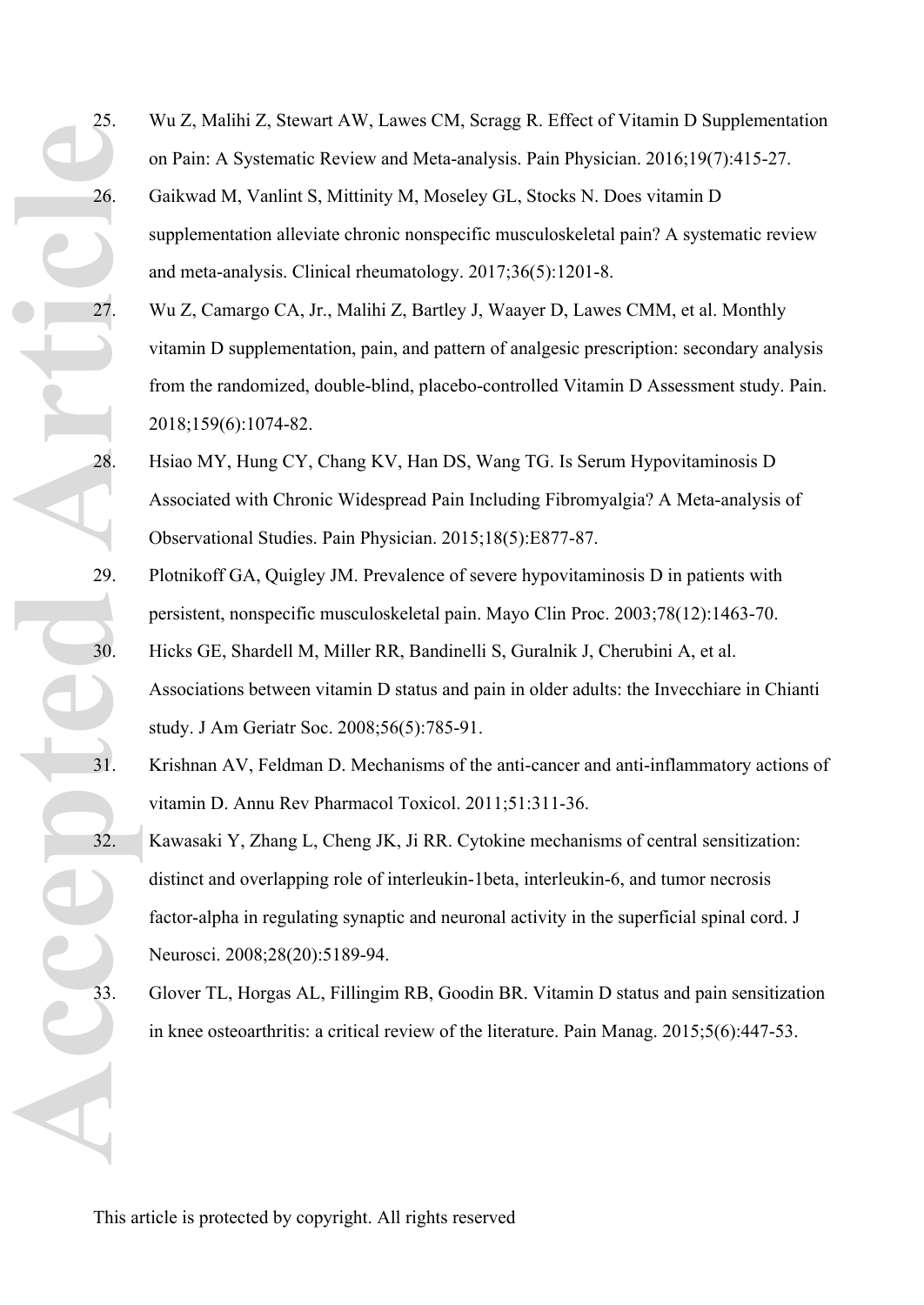- 34. Cruz-Almeida Y, King CD, Goodin BR, Sibille KT, Glover TL, Riley JL, et al. Psychological profiles and pain characteristics of older adults with knee osteoarthritis. Arthritis Care Res (Hoboken). 2013;65(11):1786-94.
- 35. Speed TJ, Richards JM, Finan PH, Smith MT. Sex moderates the effects of positive and negative affect on clinical pain in patients with knee osteoarthritis. Scand J Pain. 2017;16:66-73.

## Acknowledgements

We especially thank the participants who made this study possible, and we gratefully acknowledge the role of Vitamin D Effect on Osteoarthritis Study staff and volunteers in collecting the data. We thank the research assistants Jodi Barling, Kay Ngno, Judy Hankin, and Alice Noon were involved in the coordination of this study.

Contributions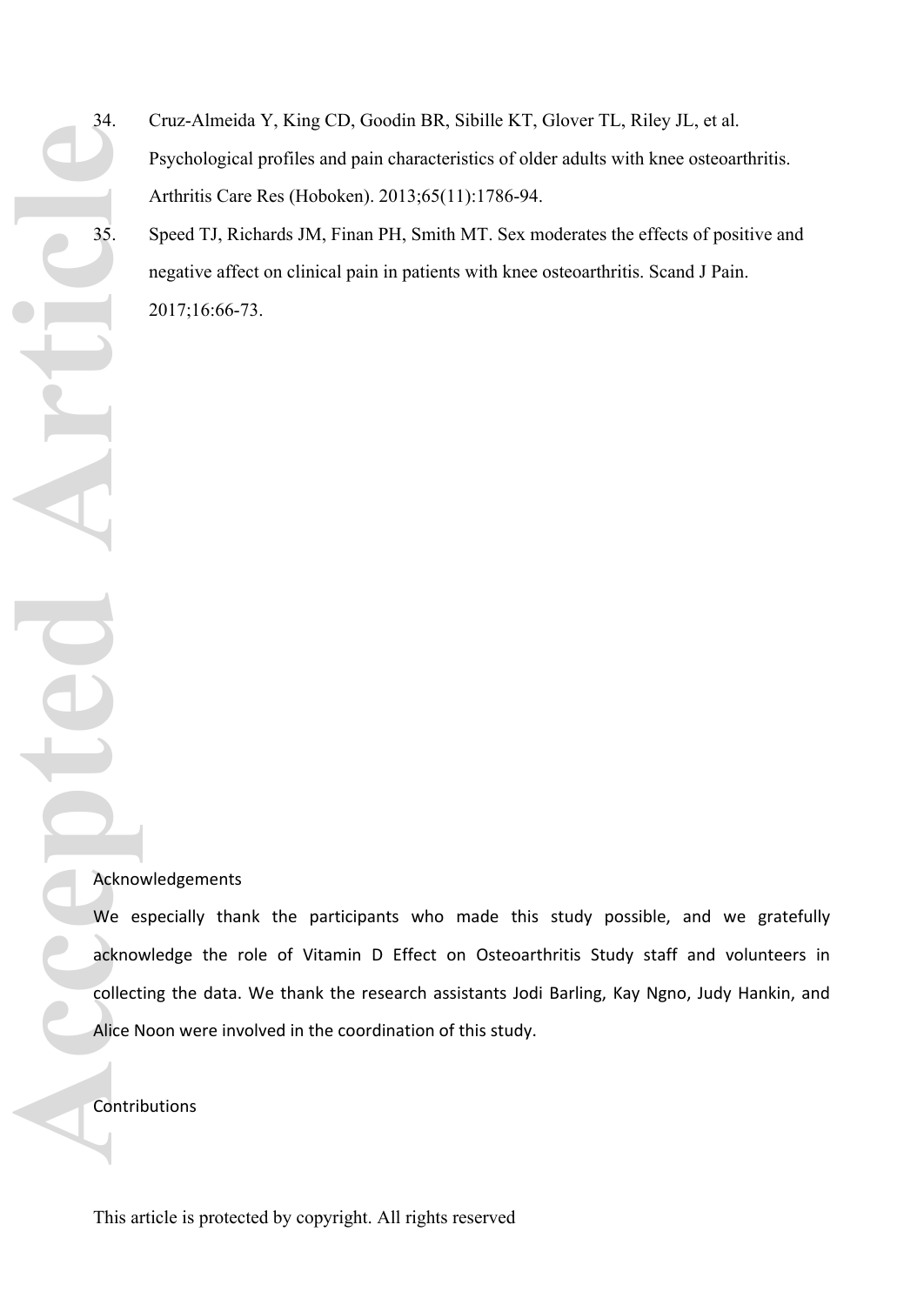Dr Ding had full access to all of the data in the study and takes responsibility for the integrity of the data and the accuracy of the data analysis. Drs Tu and Zheng contributed equally to this study. Study concept and design: Ding, Jones, Cicuttini, Winzenberg. Acquisition, analysis, or interpretation of data: all authors. Drafting the manuscript: Tu, Shuang, Cicuttini, Jin, Ding. Critical revision of the manuscript for important intellectual content: all authors. Final approval of the article: all authors. Provision of study materials or patients: Ding, Jones, Cicuttini, Winzenberg. Statistical expertise: Tu, Shuang, Han, Zhu, Ding. Administrative, technical, or logistic support: Ding, Jones, Cicuttini. Collection and assembly of data: Ding, Jones, Cicuttini, Winzenberg. **Example 18 This st (Projection Article 18 This st (Projection Article 18 This st (Projection Article 18 This st (Projection Article 18 This st number Compe Dr Jon Practit Development Current Current Current Current Curren** 

### Funding

This study was funded by the Australian National Health and Medical Research Council Grant (Project Code 605501).

### Role of funding source

The funding sources had no role in the study design, data collection, analysis, interpretation of data, manuscript writing, or decision to submit.

#### Ethical approval information

This study was approved by the Ethics Committee in Tasmania and Melbourne (reference number: H1040 and CF10/1182-2010000616, respectively).

## Competing interests

Dr Jones reports being the recipient of a National Health and Medical Research Council (NHMRC) Practitioner Fellowship. Drs Wluka and Winzenberg report being recipients of NHMRC Career Development Fellowship. Dr Ding reports being the recipient of an Australian Research Council Future Fellowship. No other disclosures were reported.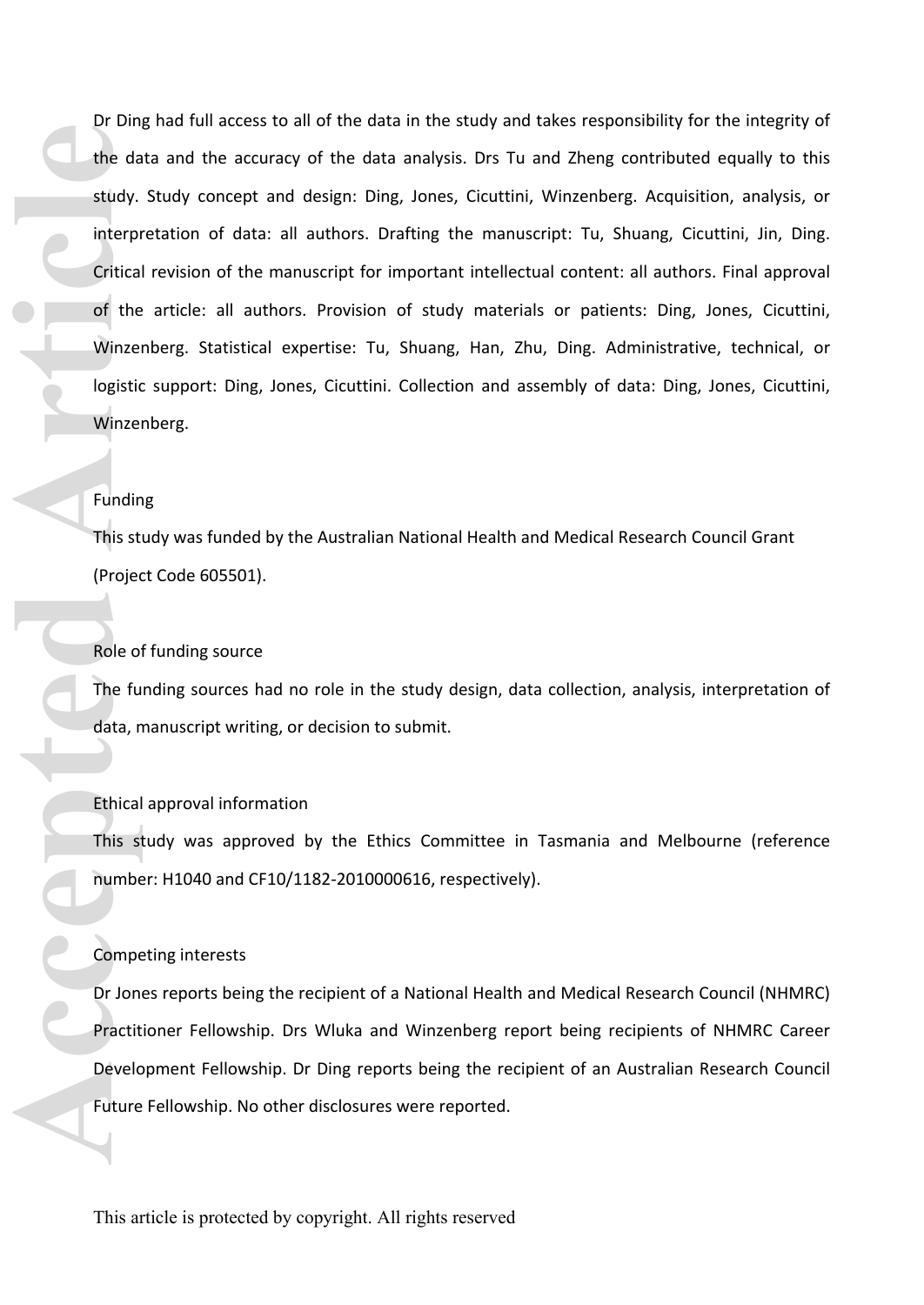**Table 1.** Baseline characteristics of participants between maintaining sufficient vitamin D group and insufficient vitamin D group

| Table 1. Baseline characteristics of participants between maintaining sufficient vitamin D g |                        |                  |         |
|----------------------------------------------------------------------------------------------|------------------------|------------------|---------|
| insufficient vitamin D group                                                                 | <b>Vitamin D group</b> | Placebo group    | P value |
|                                                                                              | $(N = 209)$            | $(N = 204)$      |         |
| Age, mean (SD), y                                                                            | 63.55±6.88             | $62.85 \pm 7.22$ | 0.32    |
| Female, No. (%)                                                                              | 106(50.72)             | 102(50)          | 0.92    |
| Body mass index (BMI), mean (SD)                                                             | 29.57±5.39             | 29.64±4.62       | 0.88    |
| Baseline 25-(OH)D level, mean (SD), nmol/L                                                   | 43.74±11.79            | 43.81±12.66      | 0.95    |
| MFPDI (0-34), mean (SD)                                                                      | 21.85±6.83             | 22.66±7.49       | 0.27    |
| Disabling foot pain, No. (%)                                                                 | 101(47.42)             | 112(52.58)       | 0.30    |
| <b>Physical activity</b>                                                                     |                        |                  |         |
| Insufficiently active, No. (%)                                                               | 38(19.0)               | 40 (20.83)       | 0.71    |
| Sufficiently active, No. (%)                                                                 | 82(41.0)               | 71 (36.98)       |         |
| Highly active, No. (%)                                                                       | 80(40)                 | 81 (42.19)       |         |
| <b>WOMAC</b> score                                                                           |                        |                  |         |
|                                                                                              |                        |                  |         |
| Pain (0-500), mean (SD)                                                                      | 137.88±88.82           | 134.74±83.42     | 0.71    |

This article is protected by copyright. All rights reserved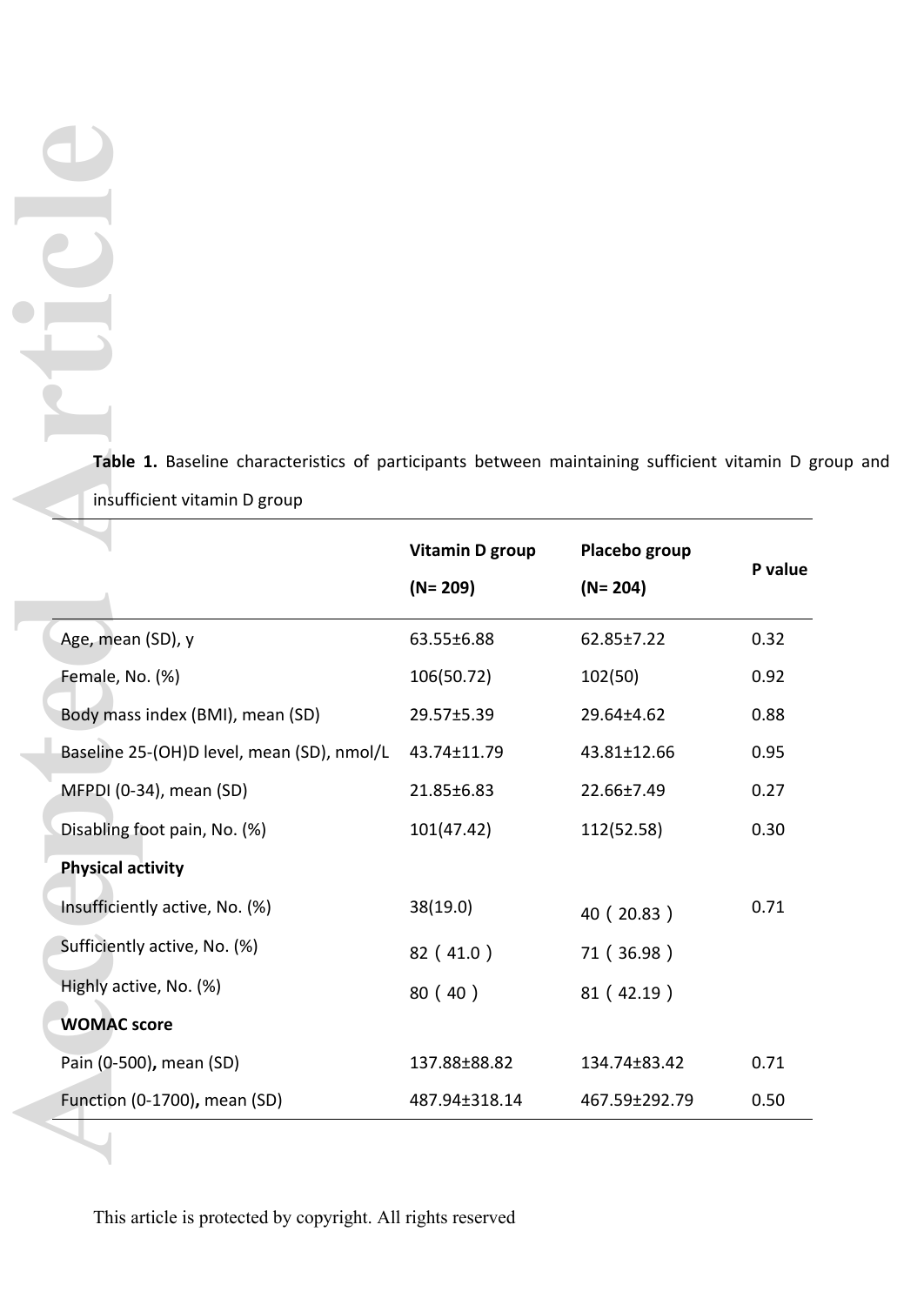| Stiffness (0-200), mean (SD)     | 61.48±41.53     | 61.74±40.08     | 0.95 |
|----------------------------------|-----------------|-----------------|------|
| Knee structures                  |                 |                 |      |
| Total radiographic OA (0-18)     | $8.26 \pm 5.56$ | $8.31 + 4.91$   | 0.93 |
| Total cartilage defects (0-24)   | 14.84±4.08      | $14.42 + 3.94$  | 0.29 |
| Total bone marrow lesions (0-45) | $3.15 \pm 3.22$ | $3.59 \pm 3.23$ | 0.17 |

| <b>Knee structures</b>                                                                                                                                                                             |                                                                                |                               |                 |                       |
|----------------------------------------------------------------------------------------------------------------------------------------------------------------------------------------------------|--------------------------------------------------------------------------------|-------------------------------|-----------------|-----------------------|
| Total radiographic OA (0-18)                                                                                                                                                                       | $8.26 \pm 5.56$                                                                | $8.31 \pm 4.91$               | 0.93            |                       |
| Total cartilage defects (0-24)                                                                                                                                                                     | 14.84±4.08                                                                     | 14.42±3.94                    | 0.29            |                       |
| Total bone marrow lesions (0-45)                                                                                                                                                                   | $3.15 \pm 3.22$                                                                | $3.59 \pm 3.23$               | 0.17            |                       |
| MFPDI, Manchester foot pain and disability index;                                                                                                                                                  |                                                                                |                               |                 |                       |
| Two-tailed Student's t tests were used for differences between means.                                                                                                                              |                                                                                |                               |                 |                       |
| $\chi^2$ tests were used for proportions (percentages) and Wilcoxon rank-sum tests were used for                                                                                                   |                                                                                |                               |                 |                       |
| differences between medians.                                                                                                                                                                       |                                                                                |                               |                 |                       |
|                                                                                                                                                                                                    |                                                                                |                               |                 |                       |
|                                                                                                                                                                                                    |                                                                                |                               |                 |                       |
|                                                                                                                                                                                                    |                                                                                |                               |                 |                       |
|                                                                                                                                                                                                    |                                                                                |                               |                 |                       |
|                                                                                                                                                                                                    | Table 2. Effect of vitamin D supplementation on change in MFPDI over two years |                               |                 |                       |
|                                                                                                                                                                                                    |                                                                                | Between-group                 |                 |                       |
|                                                                                                                                                                                                    | Mean change,                                                                   |                               |                 |                       |
|                                                                                                                                                                                                    | (95% CI)                                                                       | difference                    | change, P-value |                       |
|                                                                                                                                                                                                    |                                                                                | mean (95% CI)                 |                 |                       |
| <b>Whole sample</b>                                                                                                                                                                                |                                                                                |                               |                 |                       |
|                                                                                                                                                                                                    | 1.30(0.51, 2.09)                                                               |                               |                 |                       |
| Placebo Group (N= 204)<br>Vitamin D Group (N= 209)                                                                                                                                                 | $-0.03$ ( $-0.80$ , $0.74$ )                                                   | $-1.32$ ( $-2.43$ , $-0.22$ ) |                 |                       |
|                                                                                                                                                                                                    |                                                                                |                               |                 |                       |
|                                                                                                                                                                                                    | 2.46 (1.66, 3.25)                                                              |                               |                 |                       |
|                                                                                                                                                                                                    | 1.36(0.59, 2.14)                                                               | $-1.09$ ( $-2.20$ , 0.02)     |                 |                       |
|                                                                                                                                                                                                    |                                                                                |                               |                 |                       |
|                                                                                                                                                                                                    | $-2.30$ ( $-5.33$ , $-0.31$ )                                                  |                               |                 |                       |
| Those without disabling foot pain at baseline<br>Placebo Group (N= 153)<br>Vitamin D Group (N=162)<br>Those with disabling foot pain at baseline<br>Placebo Group (N=51)<br>Vitamin D Group (N=47) | $-4.86$ ( $-6.79$ , $-2.93$ )                                                  | $-2.56$ $(-5.33, 0.21)$       |                 | 0.013<br>0.05<br>0.07 |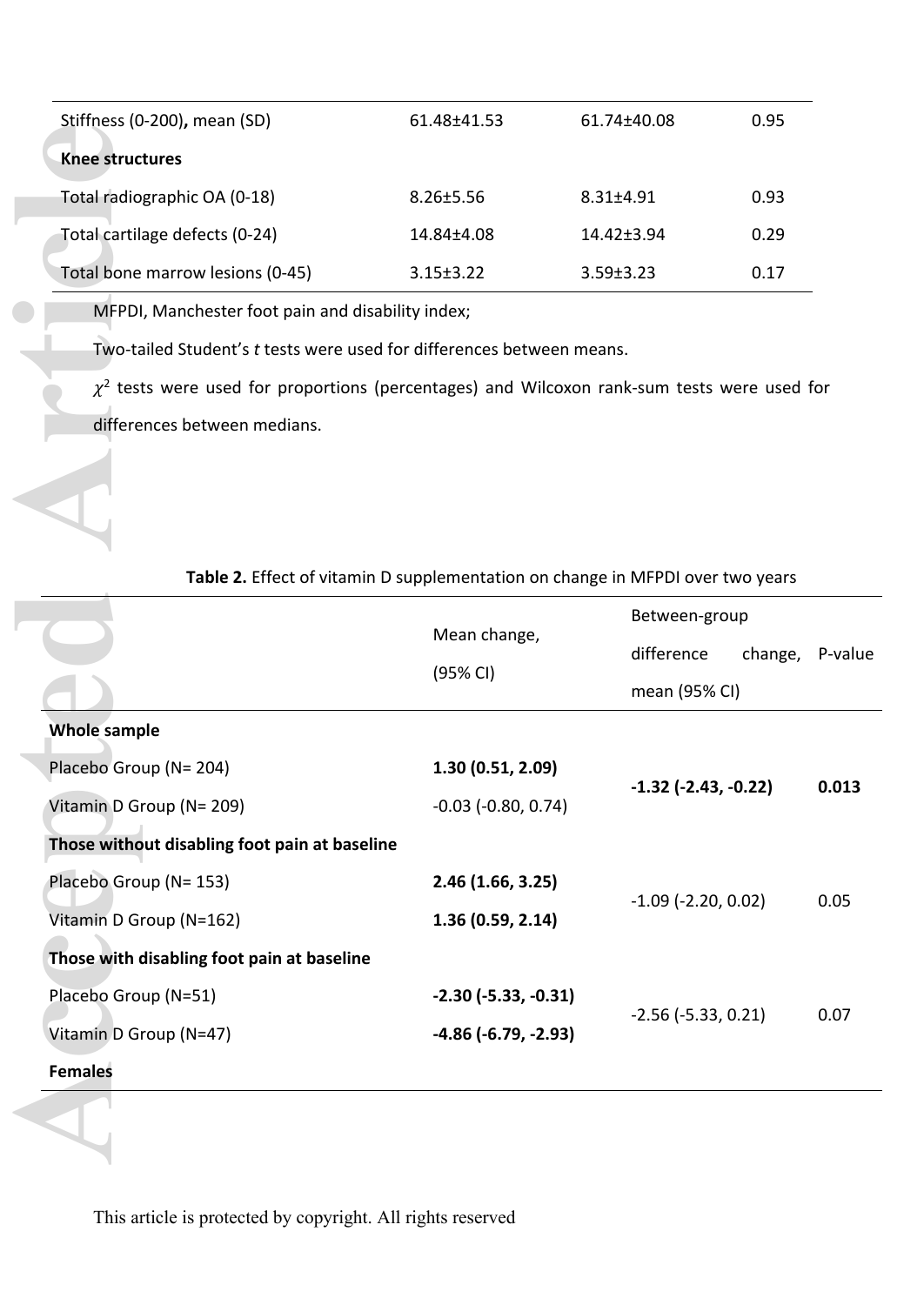| Placebo Group (N=102)   | $1.19(-0.06, 2.43)$      | $-0.97$ ( $-2.65$ , 0.70)     | 0.26 |
|-------------------------|--------------------------|-------------------------------|------|
| Vitamin D Group (N=106) | $0.22$ ( $-0.91$ , 1.34) |                               |      |
| <b>Males</b>            |                          |                               |      |
| Placebo Group (N=102)   | 1.32(0.31, 2.33)         | $-1.59$ ( $-3.05$ , $-0.13$ ) |      |
| Vitamin D Group (N=103) | $-0.27$ $(-1.33, 0.78)$  |                               | 0.03 |

|                                                                                           |                               |                               | 0.26            |
|-------------------------------------------------------------------------------------------|-------------------------------|-------------------------------|-----------------|
| Vitamin D Group (N=106)                                                                   | $0.22$ (-0.91, 1.34)          | $-0.97$ $(-2.65, 0.70)$       |                 |
| <b>Males</b>                                                                              |                               |                               |                 |
| Placebo Group (N=102)                                                                     | 1.32(0.31, 2.33)              |                               |                 |
| Vitamin D Group (N=103)                                                                   | $-0.27$ $(-1.33, 0.78)$       | $-1.59$ ( $-3.05$ , $-0.13$ ) | 0.03            |
| Changes in outcomes are generated from mixed-effect models adjusted for age, sex and body |                               |                               |                 |
| mass index.                                                                               |                               |                               |                 |
| Between-group differences were calculated with vitamin D group values minus placebo group |                               |                               |                 |
| values or maintaining sufficient vitamin D group minus insufficient group.                |                               |                               |                 |
|                                                                                           |                               |                               |                 |
|                                                                                           |                               |                               |                 |
|                                                                                           |                               |                               |                 |
|                                                                                           |                               |                               |                 |
|                                                                                           |                               |                               |                 |
|                                                                                           |                               |                               |                 |
|                                                                                           |                               |                               |                 |
| Table 3. Effect of vitamin D status on change in MFPDI over 2 years                       |                               |                               |                 |
|                                                                                           |                               | Between-group                 |                 |
|                                                                                           | Mean change,                  | difference                    | change, P-value |
|                                                                                           | (95% CI)                      | mean (95% CI)                 |                 |
| <b>Whole sample</b>                                                                       |                               |                               |                 |
| Not maintaining sufficient vitamin D (N= 114)                                             | 2.19 (1.21 to 3.18)           |                               |                 |
| Maintaining sufficient vitamin D (N= 226)                                                 | $-0.09$ ( $-0.79$ to $0.61$ ) | -2.29 (-3.49 to -1.08)        | 0.001           |
| Those without disabling foot pain at baseline                                             |                               |                               |                 |
| Not maintaining sufficient vitamin D (N= 91)                                              | 2.76(1.77, 3.74)              |                               |                 |
| Maintaining sufficient vitamin D (N= 174)                                                 | 1.21(0.50, 1.93)              | $-1.55$ $(-2.76, -0.33)$      | 0.01            |
| Those with disabling foot pain at baseline                                                |                               |                               |                 |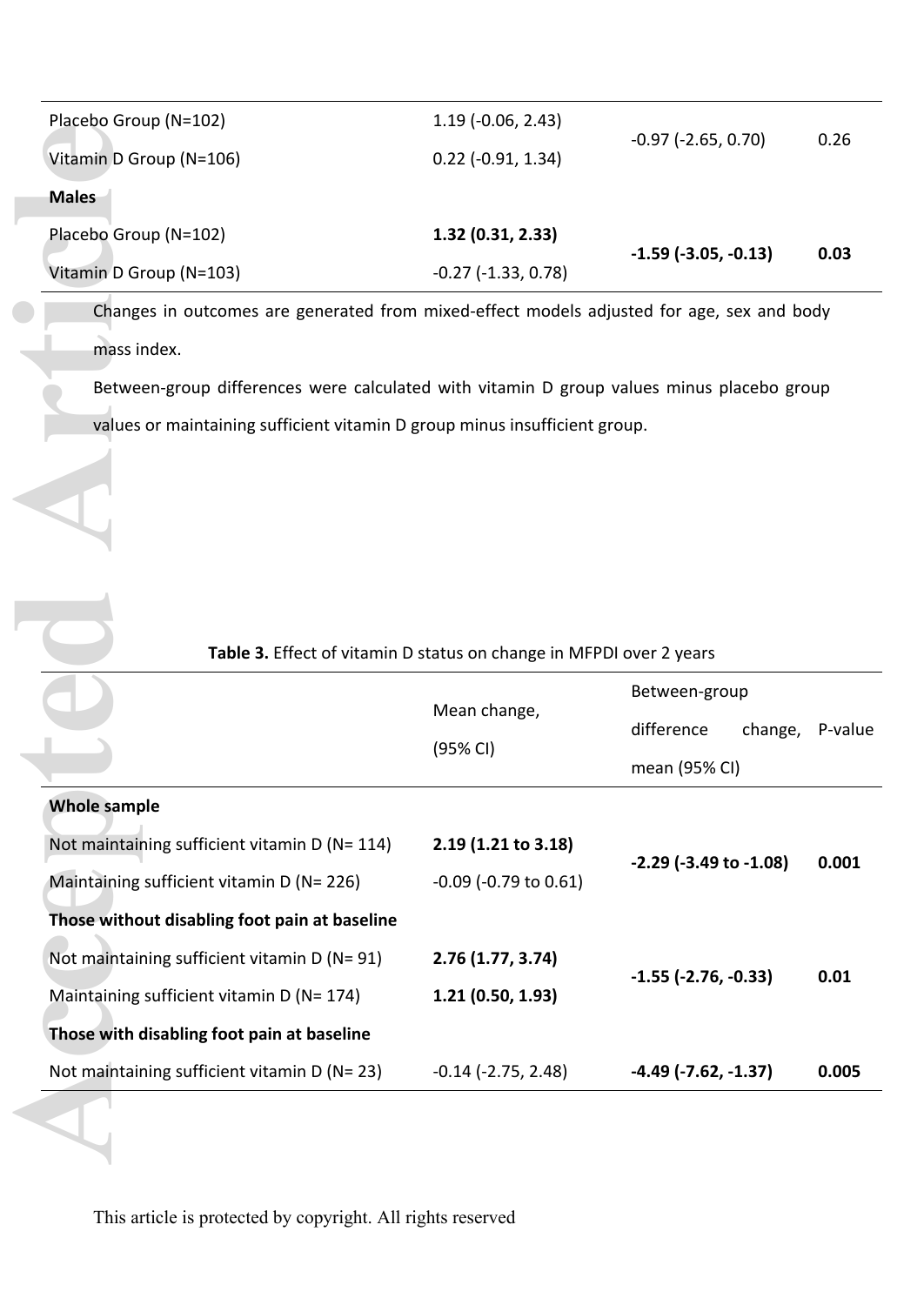| Maintaining sufficient vitamin D (N= 52)                                                      | $-4.63$ ( $-6.35$ , $-2.92$ ) |                               |       |
|-----------------------------------------------------------------------------------------------|-------------------------------|-------------------------------|-------|
| <b>Females</b>                                                                                |                               |                               |       |
| Not maintaining sufficient vitamin D (N= 62)                                                  | 1.52(0.13, 2.91)              |                               | 0.18  |
| Maintaining sufficient vitamin D (N= 98)                                                      | $0.31 (-0.79, 1.40)$          | $-1.21$ ( $-2.98$ , 0.56)     |       |
| <b>Males</b>                                                                                  |                               |                               |       |
| Not maintaining sufficient vitamin D (N= 52)                                                  | 2.81(1.45, 4.17)              |                               | 0.001 |
| Maintaining sufficient vitamin D (N= 128)                                                     | $-0.11(-0.99, 0.77)$          | $-2.92$ ( $-4.54$ , $-1.31$ ) |       |
| Changes in outcomes are generated from mixed-effect models adjusted for age, sex, body mass   |                               |                               |       |
| index, serum 25(OH)D level and baseline MFPDI score.                                          |                               |                               |       |
| Between-group differences were calculated with vitamin D group values minus placebo group     |                               |                               |       |
| values or maintaining sufficient vitamin D group minus insufficient group.                    |                               |                               |       |
| Figure 1. Change in MFPDI scores in the vitamin D supplementation group and the placebo group |                               |                               |       |
|                                                                                               |                               |                               |       |
|                                                                                               |                               |                               |       |
|                                                                                               |                               |                               |       |
|                                                                                               |                               |                               |       |

This article is protected by copyright. All rights reserved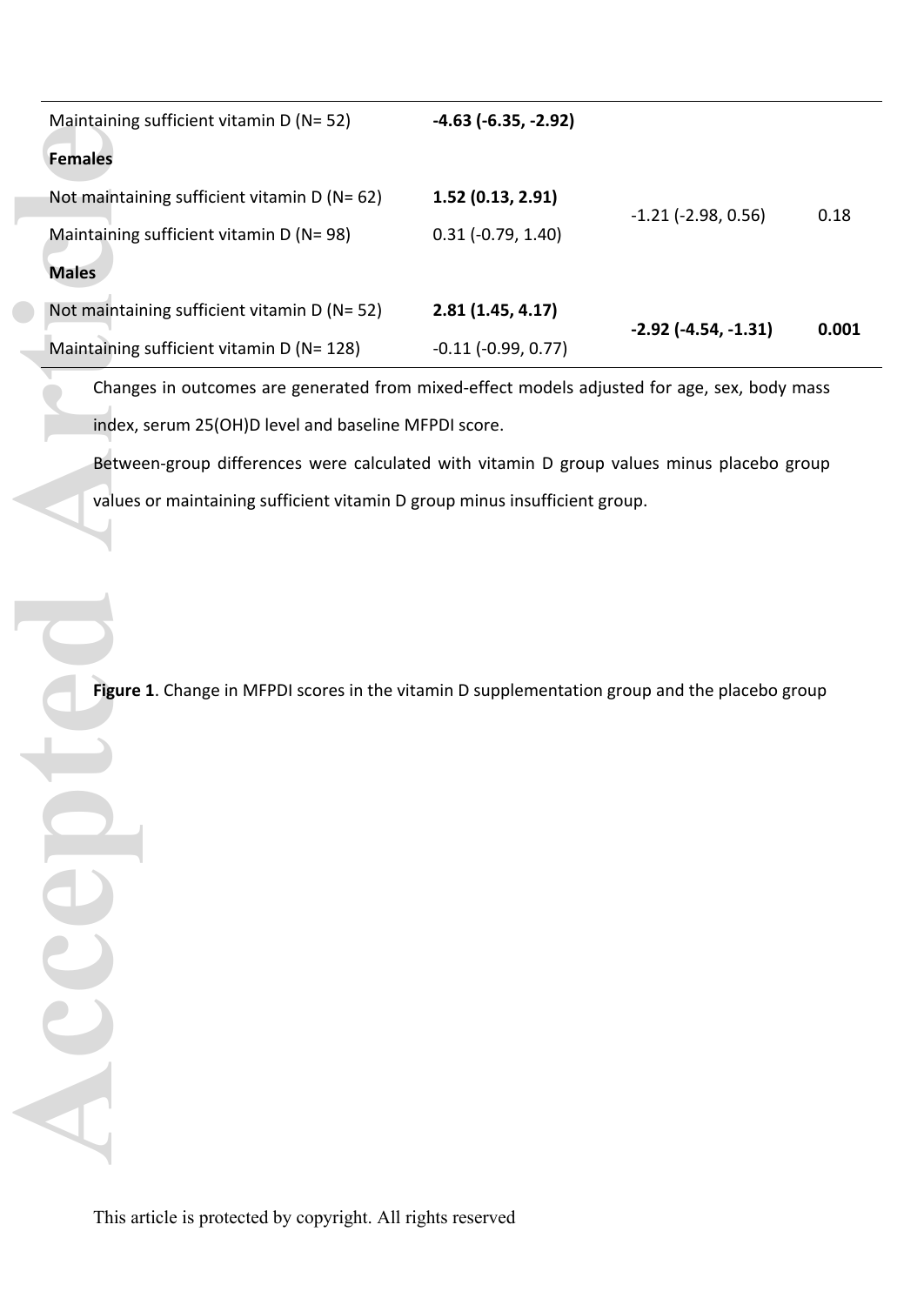